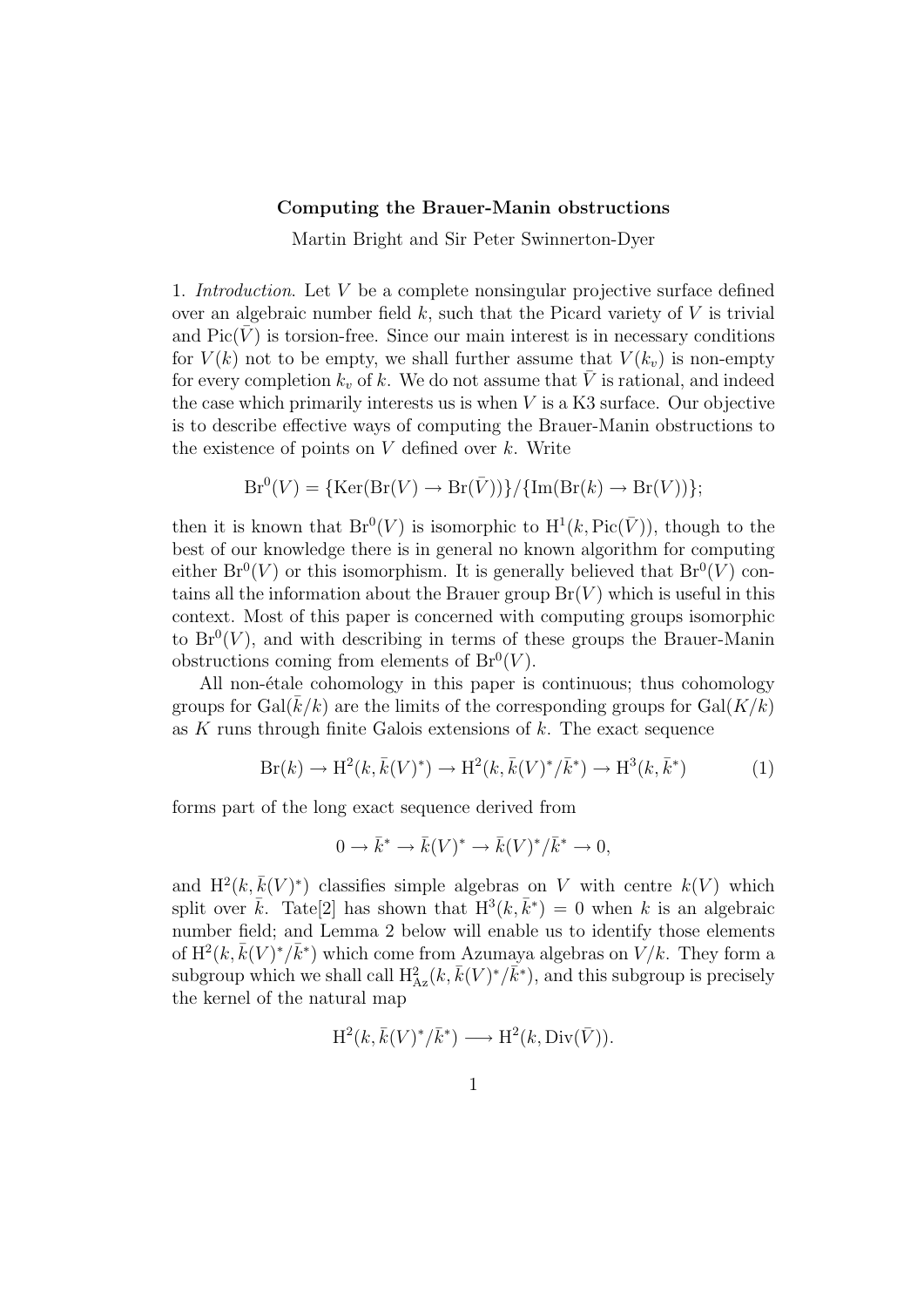Here  $\bar{k}(V)^*/\bar{k}^*$  is isomorphic to the group of principal divisors on V defined over  $\bar{k}$ ; we shall as usual denote this isomorphism by  $f \mapsto (f)$ .

In §2 we introduce the group  $H_{Az}^2(k, \bar{k}(V)^*/\bar{k}^*)$  and show how to calculate it. It is isomorphic to  $\mathrm{H}^1(k,\mathrm{Pic}(\bar{V}))$  and therefore to  $\mathrm{Br}^0(V)$ ; and its elements correspond in an obvious way to those classes of Azumaya algebras which split over  $k$ , so that it is a good intermediary for computing the Brauer-Manin obstruction. In §3 we discuss the associated Azumaya algebras and the Brauer-Manin obstructions. If  $A$  is an Azumaya algebra on  $V$  defined over k, we write  $\mathcal{A}_v = \mathcal{A} \otimes_k k_v$  for each place v of k. We remind the reader that the Brauer-Manin condition for solubility of  $V$  in  $k$  is that there exists a point  $\prod P_v$  in  $\prod V(k_v)$  such that

$$
\sum_{v} \text{inv} \mathcal{A}_{v}(P_{v}) = 0
$$

for every Azumaya algebra  $\mathcal A$  on V defined over k.

The general theory which underlies much of this paper depends on the existence of lifting processes of the following kind. Let  $\mathfrak{G}, \mathfrak{H}$  be commutative groups and  $f : \mathfrak{G} \to \mathfrak{H}$  a homomorphism. Let  $\mathfrak{h}$  be an element of  $\mathfrak{H}$ ; then a lifting process obtains an element  $\mathfrak g$  in  $\mathfrak G$  such that  $\mathfrak h = f(\mathfrak g)$ . Sometimes the general theory will show (usually in a non-constructive way) that such a  $\mathfrak{g}$ exists; at other times the existence of g will be an open question. To make the process computable is to provide algorithms which decide whether such g exist, and if so which exhibit at least some of them. Such an algorithm will usually be designed so that its primary aim is to find some  $\mathfrak g$  provided any such exist; if it terminates without finding any  $\mathfrak{g}$ , it will follow that no such g exists. Usually (and in all the cases which occur in this paper) the key step will be to exhibit a finitely generated subgroup  $\mathfrak{G}_0 \subset \mathfrak{G}$  depending on  $\mathfrak{h}$  such that if  $\mathfrak{h} = f(\mathfrak{g})$  is possible at all, then it is possible with  $\mathfrak{g}$  in  $\mathfrak{G}_0$ . Typically,  $\mathfrak{G}$  will be associated with the algebraic closure k and it will therefore not be possible to express it in a form amenable to computation; but  $\mathfrak{G}_0$  will be similarly associated with an explicitly determined finite Galois extension  $K/k$  and will therefore be computable. The simplest examples of this are Theorems 2 and 3, and Theorem 1 is almost of the same kind. If we have such a  $\mathfrak{G}_0$ , let  $\mathfrak{g}_1, \ldots, \mathfrak{g}_n$  be a base for  $\mathfrak{G}_0$  and write

$$
\mathfrak{g}=m_1\mathfrak{g}_1+\ldots+m_n\mathfrak{g}_n
$$

where the  $m_i$  are in **Z**. The condition which we have to satisfy is

$$
\mathfrak{h}=m_1f(\mathfrak{g}_1)+\ldots+m_nf(\mathfrak{g}_n),
$$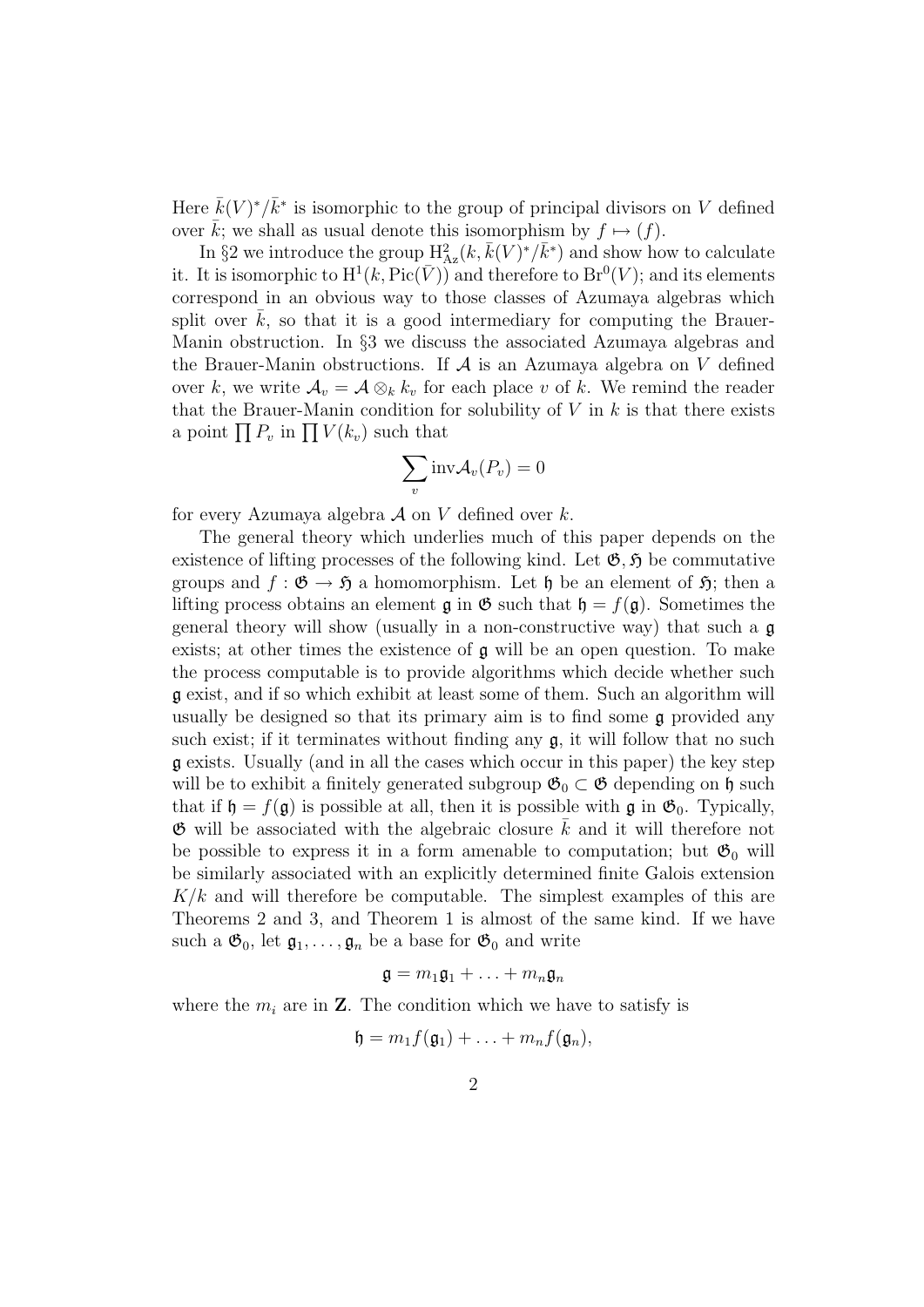which is equivalent to a finite set of linear equations and congruences in the  $m_i$ . Solving these is routine even if n is quite large.

We shall suppose that we are given both V and  $Pic(\overline{V})$ . Obtaining  $Pic(\overline{V})$ from  $V$  in an effective way seems to be a number-theoretic problem to which in general no algorithmic answer is yet known. (The critical step in one approach to the problem can be found in [8]. If the Birch/Swinnerton-Dyer conjecture is true, then this approach provides an algorithm which solves the problem; but the algorithm is so laborious that one could not contemplate actually using it.) However, if we only know a subgroup  $P \subset Pic(V)$  which is mapped to itself by  $Gal(k/k)$ , then we can give natural meanings to the pseudo-Brauer group associated with  $P$  and the Brauer-Manin obstruction associated with this group; and these can be computed by means of the algorithms described in this paper. One particularly interesting case is when we are given a fibration of  $V$  and  $P$  is generated by the absolutely irreducible components of the curves in this fibration. There is now a natural map

$$
H^1(k, P) \longrightarrow H^1(k, Pic(\bar{V}))
$$

whose image is isomorphic to the vertical part of  $Br^0(V)$  in the sense of [4]; and if we apply to  $H^1(k, P)$  the algorithm which obtains the Brauer-Manin obstruction from  $H^1(k, Pic(\bar{V}))$ , we obtain the vertical part of the Brauer-Manin obstruction.

As far as possible we have denoted elements of  $Pic(V)$  by  $\alpha$  or  $\beta$ , elements of Div( $\bar{V}$ ) by **a** or **b**, elements of  $\bar{k}(V)^*$  by x or y and elements of  $\bar{k}(V)^*/\bar{k}^*$ by  $\xi$ ,  $\eta$  or  $\zeta$ . These last can be identified with principal divisors; if so, they are enclosed in round brackets.

For clarity, results which belong to the general theory are called lemmas; those which underlie the algorithms are called theorems. Thus the lemmas are related to or identical with what is already known; the most comprehensive account can be found in [3]. But the theorems may well be new.

We are indebted to Jean-Louis Colliot-Thélène and Alexei Skorobogatov for helpful comments and advice. The first author is grateful to EPSRC for financial support, first from a Research Studentship and then from Grant GR/R82975/01.

2. The Brauer group. Let  $\Gamma$  be a positive divisor on V, defined and irreducible over a given Galois extension K of k. If  $\mathfrak a$  is an element of Div( $V \otimes K$ ), we can write

$$
\mathfrak{a}=\sum n_i\Gamma_i+\mathfrak{a}'
$$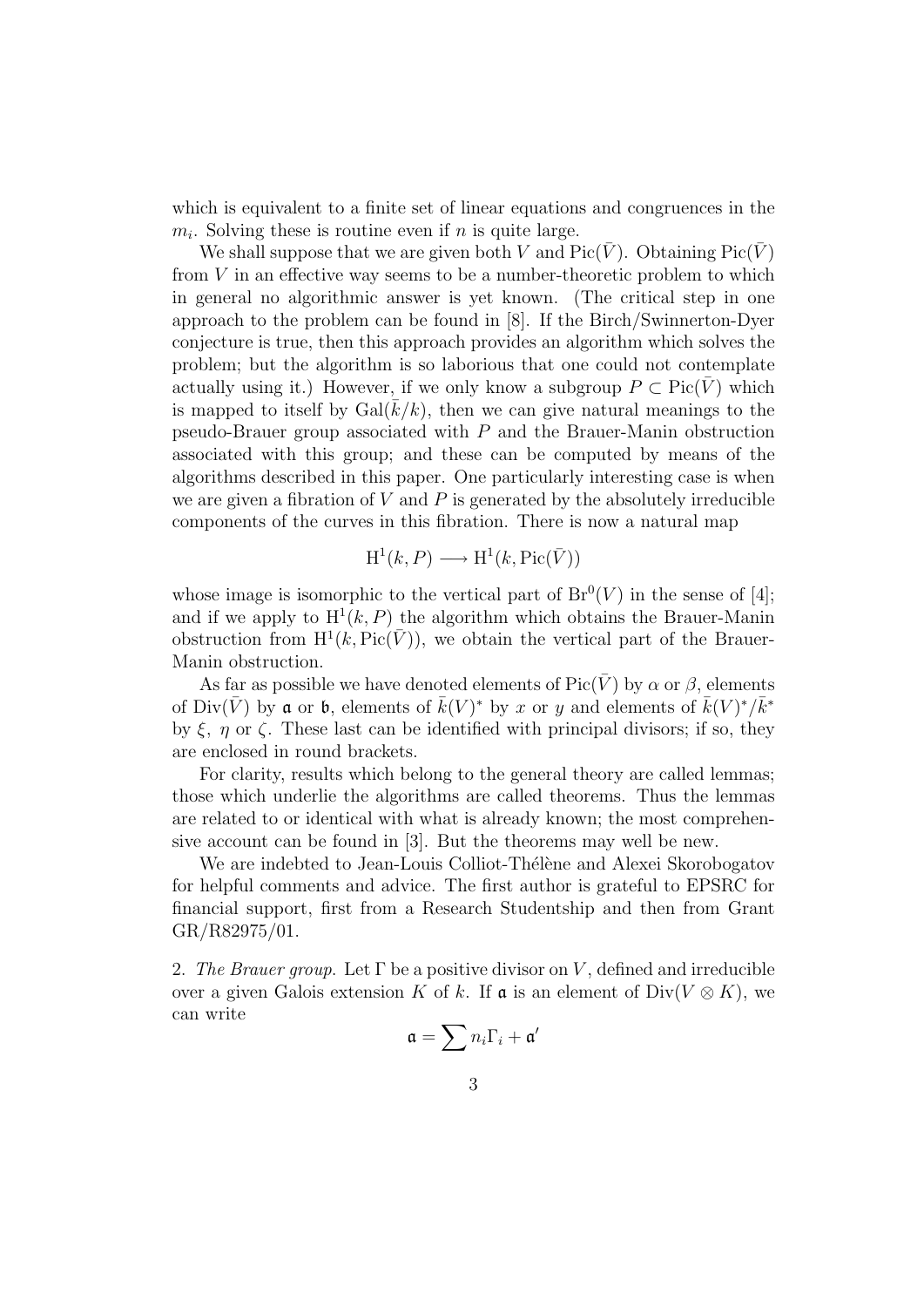where  $\Gamma_i$  runs through the divisors conjugate to  $\Gamma$  over k and the support of  $\mathfrak{a}'$  does not contain any of the  $\Gamma_i$ . We shall call  $\sum n_i \Gamma_i$  the  $\Gamma$ -component of **a**. Because  $K(V)^*/K^*$  can be identified with the group of principal divisors on  $V \otimes K$ , we can in particular define the Γ-component of an element of  $K(V)^*/K^*$ ; it will lie in Div( $V \otimes K$ ) but in general not in  $K(V)^*/K^*$ . This enables us to define the Γ-components of cochains with values in  $Div(V \otimes K)$ or  $K(V)^*/K^*$ . The operation of taking Γ-components clearly commutes with the coboundary operator  $d$ . By the fundamental equation

$$
g\mathfrak{m}(g_1, g_2) = \mathfrak{m}(gg_1, g_2) - \mathfrak{m}(g, g_1g_2) + \mathfrak{m}(g, g_1)
$$
 (2)

for 2-cocycles, if the support of a 2-cocycle m with values in  $Div(V \otimes K)$  or  $K(V)^*/K^*$  contains  $g^{-1}\Gamma$  for some g in  $Gal(K/k)$  then it also contains  $\Gamma$ ; so the condition that the support of  $\mathfrak m$  does not contain  $\Gamma$  is equivalent to the condition that the support of  $\mathfrak m$  does not contain  $\Gamma$  or any of its conjugates over  $k$ . A similar property and proof hold for 1-cocycles. Moreover, all this extends to the tensor products of  $Div(V \otimes K)$  and  $K(V)^*/K^*$  with **Q**.

Let  $S_0$  be a finite subset of  $Div(\bar{V})$  satisfying the following conditions:

- The images of the elements of  $S_0$  generate Pic( $\bar{V}$ ).
- If  $S_0$  contains **a** then it contains g**a** for every g in  $Gal(\overline{k}/k)$ .

Let  $S_1 \supset S_0$  be a finite subset of Div( $\bar{V}$ ) satisfying the additional condition:

• If b is any element of  $Div(\overline{V})$  then there is an  $\mathfrak a$  in the **Z**-module spanned by  $S_1$  such that b is linearly equivalent to  $\alpha$  and  $\alpha$  is defined over the least field of definition for  $\mathfrak b$  which contains  $k$ .

By replacing each element of  $S_0$  by the absolutely irreducible components of its support, and similarly for  $S_1$ , we can further suppose that every element of  $S_0$  or  $S_1$  is an absolutely irreducible positive divisor. Having done this, we choose once for all a finite Galois extension  $K_0$  of k which is a field of definition for each divisor in  $S_0$ ; we shall see shortly that  $S_1$  can be so chosen that  $K_0$  is also a field of definition for each divisor in  $S_1$ . From now on,  $\mathcal{S}_0$ ,  $\mathcal{S}_1$  and  $K_0$  will always have this meaning and the additional property just stated.

The construction of  $S_0$  is straightforward provided one knows Pic(V). To construct  $S_1$  we proceed as follows. For each field L such that  $k \subset L \subset K_0$ , choose a finite subset S of Div(V  $\otimes$  L) whose images generate Pic(V  $\otimes$  L).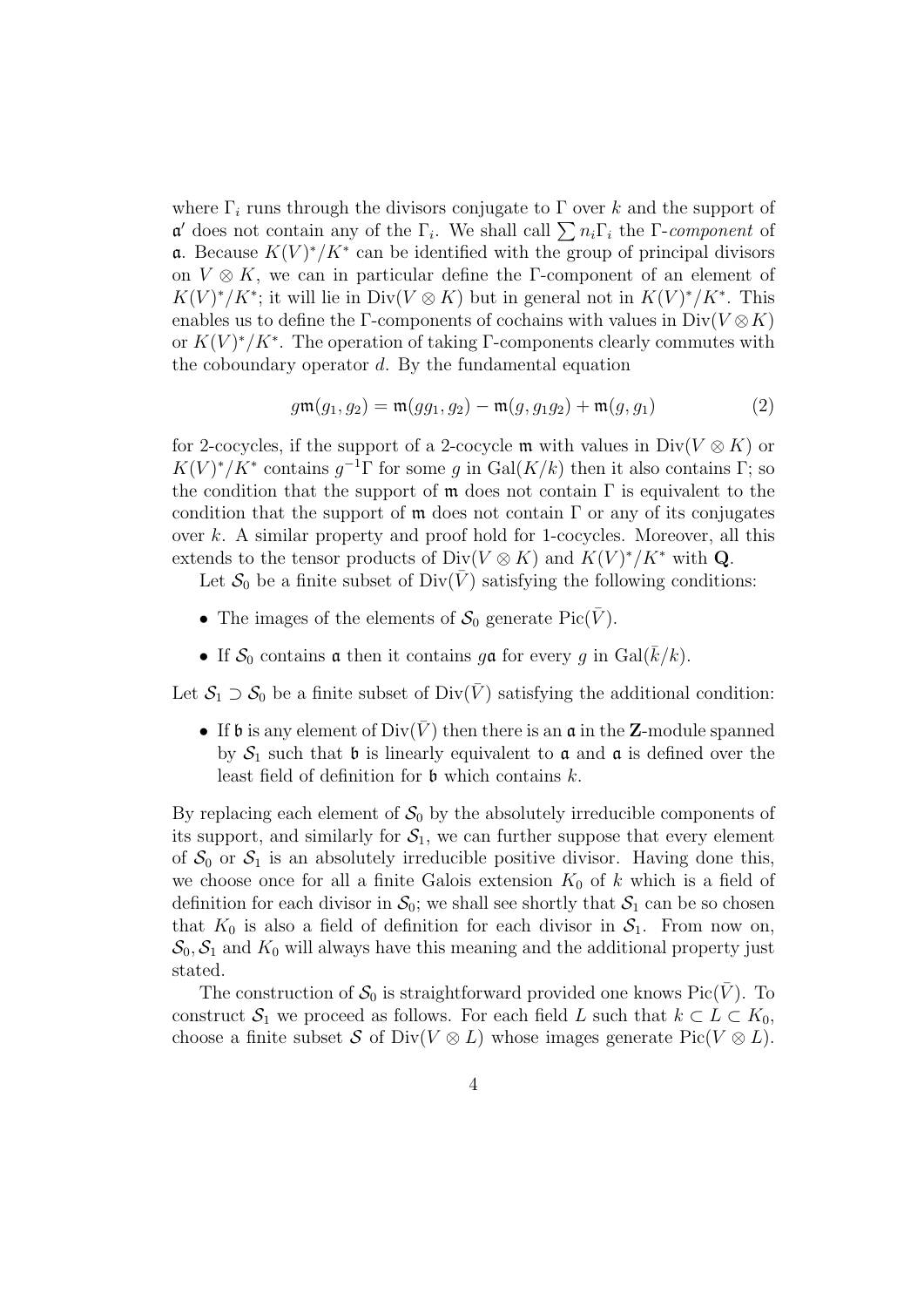To obtain  $S_1$  we adjoin to  $S_0$  all conjugates over k of the elements of the sets  $\mathcal S$  thus chosen. (This process can be tidied up; but even the most natural choice of  $\mathcal{S}_0$  may require the adjunction of some additional elements.)

Since  $V$  is everywhere locally soluble, for  $L$  as above every element of Pic( $\bar{V}$ ) which is fixed by Gal( $\bar{k}/L$ ) lies in Pic( $V \otimes L$ ). For let  $\alpha$  in Pic( $\bar{V}$ ) be fixed by Gal( $\bar{k}/L$ ). If  $\pi$  is the class of an ample divisor on V, then  $n\pi + \alpha$ is an effective divisor class provided  $n$  is large enough; and in this case the positive divisors in  $n\pi + \alpha$  are classified by the points of some variety W defined over L. Since V is everywhere locally soluble, so is  $W$ ; and hence W is soluble in L because it is Severi-Brauer.

Lemma 1 Let G be a finite group and M a torsion-free G-module. Let  $g \mapsto \mathfrak{m}(g)$  be a 1-cocycle on G with values in M, and let  $M_0 \subset M$  be a Gsubmodule which contains every  $\mathfrak{m}(g)$ . Then  $\mathfrak{m} = d\mu$  for some  $\mu$  in  $M_0 \otimes \mathbf{Q}$ .

*Proof* Write  $\mu = -\left\{ \sum_{g \in G} \mathfrak{m}(g) \right\} / [G]$ ; then  $\mathfrak{m}(g_1) = g_1 \mu - \mu$  follows from the cocycle rule

$$
\mathfrak{m}(g_1) = \mathfrak{m}(g_1g) - g_1\mathfrak{m}(g)
$$

by summing over all q in G.

We shall usually only be interested in the class of  $\mathfrak{m}$  in  $\mathrm{H}^1(G,M)$ . Since  $\mu_1$  and  $\mu_2$  give the same m if and only if  $\mu_1 - \mu_2$  is fixed under G, they give the same class in  $H^1(G, M)$  if and only if

$$
\mu_1 - \mu_2
$$
 is in  $M + (M \otimes \mathbf{Q})^G$ .

In particular, we can regard a class in  $H^1(G, M)$  as being determined by an element of  $M \otimes (\mathbf{Q}/\mathbf{Z})$ ; and this element is fixed by G and is determined up to the image of an arbitrary element of  $(M \otimes \mathbf{Q})^G$ .

**Corollary 1** Let K be a Galois extension of k; then

$$
\mathrm{H}^1(\mathrm{Gal}(K/k), \mathrm{Div}(V \otimes K)) = 0.
$$

*Proof* Let **m** be a 1-cocycle on Gal(K/k) with values in  $Div(V \otimes K)$ . If K/k is finite, there is an element  $\mu$  in  $(\text{Div}(V \otimes K)) \otimes \mathbf{Q}$  such that  $\mathfrak{m} = d\mu$ . Let Γ be a positive divisor on V defined and irreducible over K, and let  $m_0, μ_0$ be the Γ-components of **m** and  $\mu$ . Write  $\mu_0 = \sum a_i \Gamma_i$  where the sum is taken over the distinct conjugates of  $\Gamma$  over k and the  $a_i$  are in **Q**. Then  $\mathfrak{m}_0(g) = \sum_i (a_j - a_i) \Gamma_i$  where  $j = j(i, g)$  is such that  $g\Gamma_j = \Gamma_i$ . For every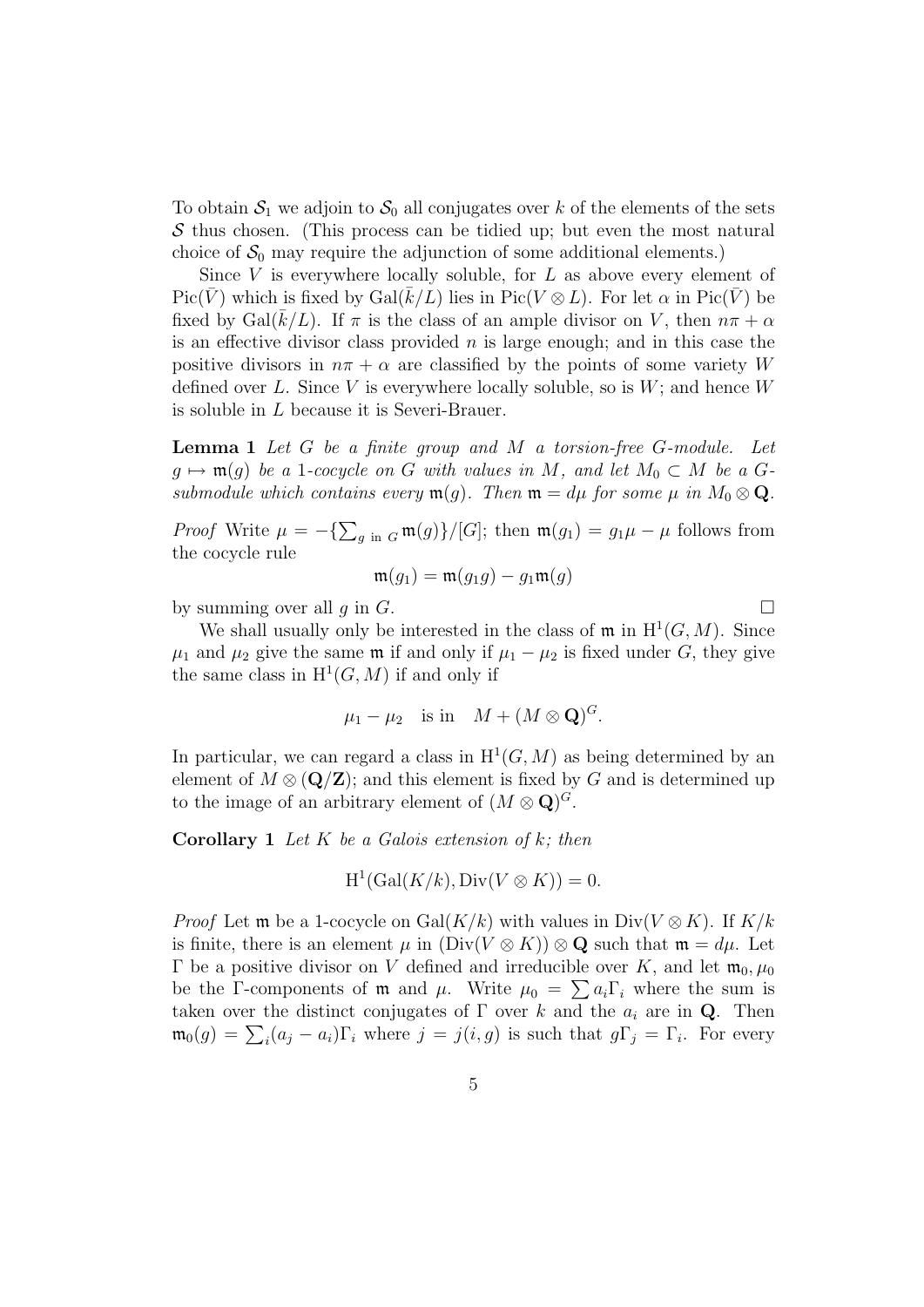pair i, j there is at least one such g; so all the  $a_i - a_j$  are integers. Choose a so that each  $a_i - a$  is an integer, and write  $\mu_1 = \sum_{i=1}^{n} (a_i - a) \Gamma_i$ ; thus  $\mu_1$ is in  $Div(V \otimes K)$  and  $d\mu_1 = d\mu_0 = \mathfrak{m}_0$  because  $\sum \Gamma_i$  is fixed by  $Gal(K/k)$ . Summing the  $\mu_1$  over a complete set of non-conjugate K-irreducible divisors in the support of m, we obtain  $\mu$  in Div(V  $\otimes$  K) such that m =  $d\mu$ . The general case now follows because we are using continuous cohomology, so that  $H^1(\text{Gal}(K/k), \text{Div}(V \otimes K))$  is the direct limit of the  $H^1(\text{Gal}(L/k), \text{Div}(V \otimes L))$ for finite Galois extensions  $L/k$  with  $L \subset K$ .

Corollary 2 Let  $K_0$  be as above, and let K be a Galois extension of k such that  $K \supset K_0$ . Then the inflation map

$$
H^1(\text{Gal}(K_0/k), \text{Pic}(\bar{V})) \longrightarrow H^1(\text{Gal}(K/k), \text{Pic}(\bar{V}))
$$

is an isomorphism.

*Proof* Suppose first that  $K/k$  is finite. Consider the set of coboundaries  $d\alpha$  of those elements  $\alpha$  in  $(\text{Pic}(\overline{V}))\otimes \mathbf{Q}$  which are such that  $d\alpha$  has values in Pic( $\overline{V}$ ). This set can be identified both with the set of 1-cocycles on  $Gal(K/k)$  with values in Pic(V) and with the corresponding set for  $Gal(K_0/k)$ . The general case follows as in the proof of Corollary 1. There is an alternative proof by means of the inflation-restriction exact sequence.

An argument similar to that of Lemma 1 shows that every 2-cocycle  $\mathfrak{m}(g_1, g_2)$  on G with values in M has the form  $d\mu$  for some  $\mu : g \mapsto \mu(g)$  with values in  $M \otimes \mathbf{Q}$ . For we need only write

$$
\mu(g) = \{ \sum_{g' \text{ in } G} \mathfrak{m}(g, g') \} / [G]; \tag{3}
$$

and apply the cocycle rule  $(2)$ ; summing  $(2)$  over all  $g_2$  we obtain

$$
g\mu(g_1) = \mu(gg_1) - \mu(g) + \mathfrak{m}(g, g_1).
$$

**Lemma 2** Let  $K$  be a Galois extension of  $k$  and let  $C$  be an element of  $H^2(\text{Gal}(K/k), K(V)^*/K^*)$ ; then the following five properties are equivalent:

- (i) Let  $\mathcal T$  be a finite set of positive divisors on V, each defined and irreducible over K. Then there is an element  $\xi$  in C whose  $\Gamma$ -component is 0 for each  $\Gamma$  in  $\mathcal T$ .
- (ii) Let  $\Gamma$  be a positive divisor on V, defined and irreducible over K. Then there is an element  $\xi$  in C whose  $\Gamma$ -component is 0.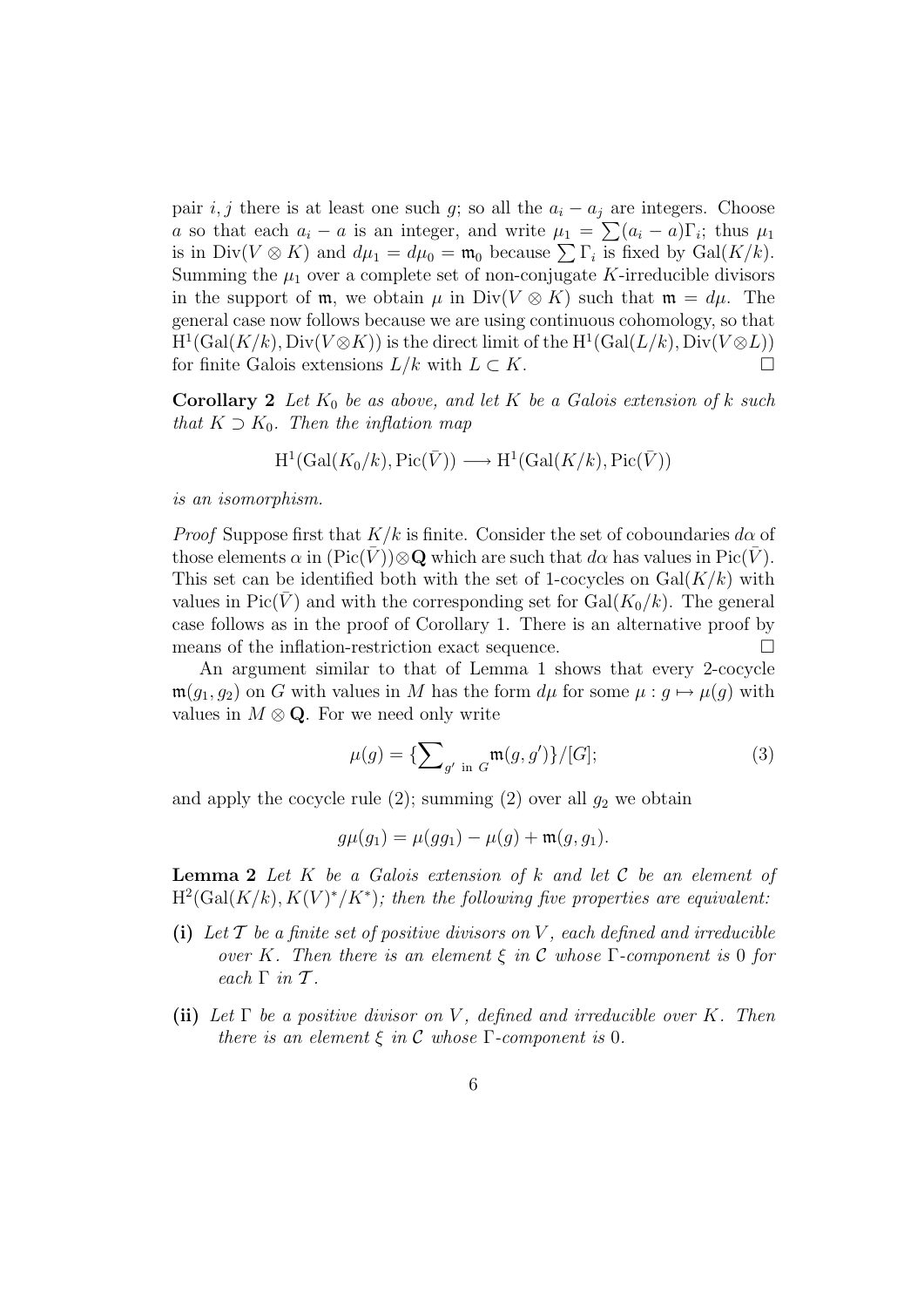- (iii) Let  $\{P_1, \ldots, P_n\}$  be any finite set of points on V, not necessarily defined over K or even over  $\bar{k}$ . Then there is an element  $\xi$  in C whose support does not contain any of the  $P_i$ .
- (iv) Let P be a point on V, not necessarily defined over K or even over k. Then there is an element  $\xi$  in C whose support does not contain P.
- (v)  $\mathcal C$  is in the kernel of the natural map

$$
H^2(\text{Gal}(K/k), K(V)^*/K^*) \to H^2(\text{Gal}(K/k), \text{Div}(V \otimes K)).
$$

*Proof* Suppose first that  $K/k$  is finite.

 $(v) \Rightarrow (i)$  and (iii). Suppose that C satisfies (v) and let  $\xi_1$  be any element of C. The divisor  $(\xi_1)$  is the coboundary  $d\mathfrak{a}_1$  of a 1-cochain  $\mathfrak{a}_1$  with values in Div( $V \otimes K$ ). Let  $\mathfrak{a}'_1$  be another 1-cochain with values in Div( $V \otimes K$ ), such that  $\mathfrak{a}'_1(g)$  is linearly equivalent to the corresponding  $\mathfrak{a}_1(g)$  for each g in  $Gal(K/k)$ . If we are trying to prove (i), we further require that the support of each  $\mathfrak{a}'_1(g)$  contains no divisor conjugate over k to any of the divisors in T. Let  $\eta$  be a 1-cochain with values in  $K(V)^*/K^*$  such that the divisor  $(\eta(g)) = \mathfrak{a}_1(g) - \mathfrak{a}'_1(g)$ . Then  $\xi = \xi_1 - d\eta$  is in C and its divisor is  $d\mathfrak{a}'_1$ , which satisfies (i). If instead we are trying to prove (iii), we need to partition the points  $P_i$  into three subsets:

- Those which are defined over  $k$ .
- Those which have transcendence degree 1 over  $\bar{k}$ ; the locus of any such  $P_i$  over  $\bar{k}$  is an absolutely irreducible curve  $\Gamma_i$  defined over  $\bar{k}$ .
- Those which have transcendence degree greater than 1 over  $\bar{k}$ , and which therefore do not lie on any curve defined over  $k$ .

The additional requirement on the  $\mathfrak{a}'_1(g)$  will now be that their supports do not contain any point conjugate over  $k$  to any of the  $P_i$  which are of the first kind, and do not contain any curve conjugate over k to the  $\Gamma_i$  associated with the points  $P_i$  of the second kind. The rest of the argument is essentially the same as before.

(iii)⇒(i). Let  $\Gamma_i$  run through all the conjugates over k of all the elements of T, and for each i choose a point  $P_i$  on  $\Gamma_i$ . If the support of  $\xi$  does not contain  $P_i$  it cannot contain  $\Gamma_i$ . Again, if  $\Gamma$  is as in (ii) and (iv) holds, we choose any P on Γ. By (iv) there is an element  $\xi$  in C whose support does not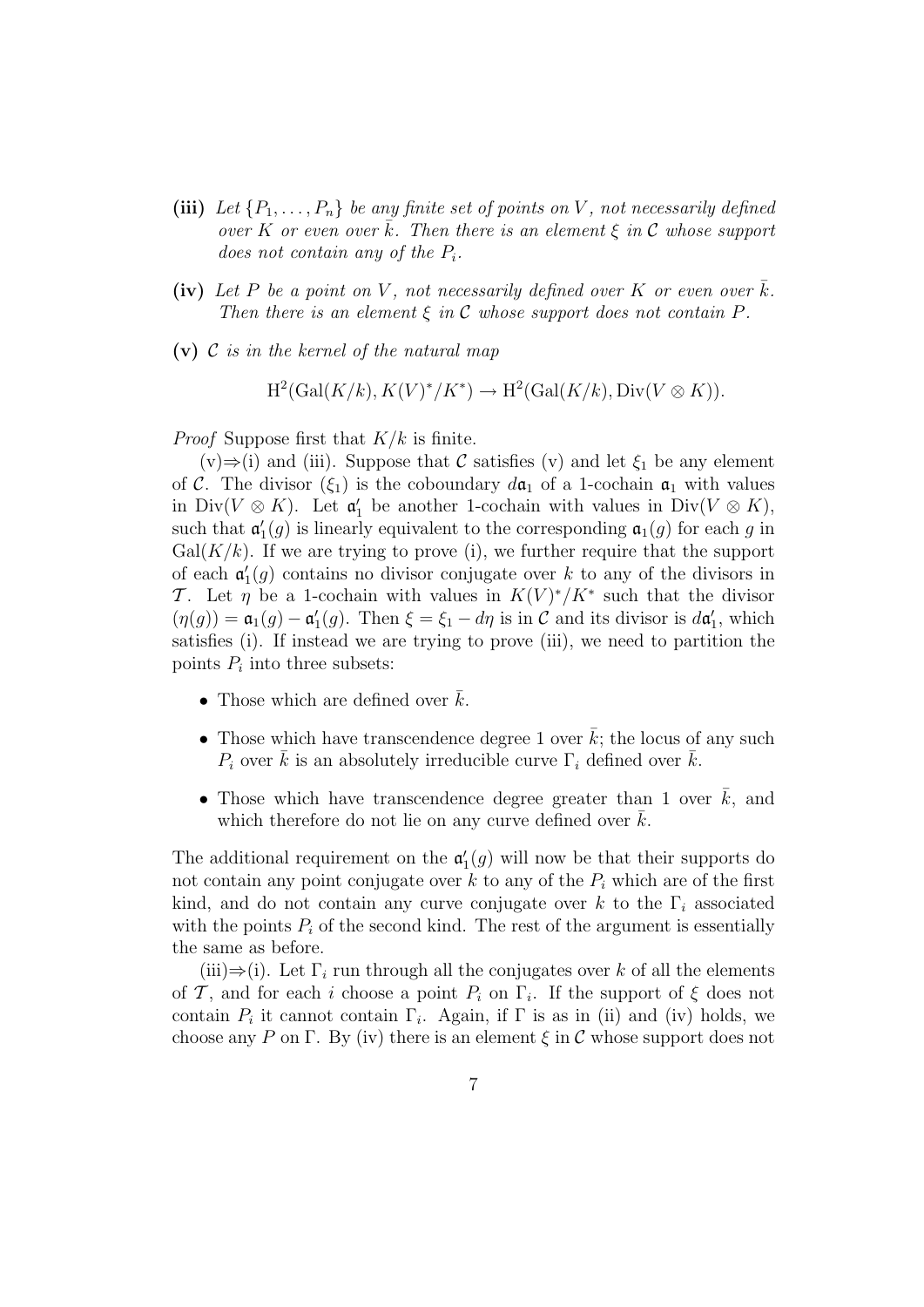contain Γ. But we have already seen that if the support of  $\xi$  does not contain Γ then it does not contain any of the conjugates of Γ. Hence (iv)⇒(ii).

 $(i) \Rightarrow (ii)$  and  $(iii) \Rightarrow (iv)$  are trivial.

(ii)⇒(v). Suppose that C satisfies (ii) and let  $\xi_0$  be an element of C. Let Γ be a positive divisor in the support of  $\xi_0$ , defined and irreducible over K, and use (ii) to choose  $\xi$  in C with Γ-component 0. The divisor  $(\xi_0) - (\xi)$ is a coboundary with values in Div( $V \otimes K$ ); suppose it is da where a is a 1-cochain with values in Div( $V \otimes K$ ), and let  $\mathfrak{a}_1$  be the Γ-component of  $\mathfrak{a}$ . Then  $d\mathfrak{a}_1$  is the Γ-component of  $(\xi_0) - (\xi)$  and hence also of  $(\xi_0)$ . Carry out this process for a maximal set of non-conjugate divisors in the support of  $\xi_0$ , defined and irreducible over K. Let  $a_0$  be the sum of the corresponding  $a_1$ ; then  $\mathfrak{a}_0$  is a 1-cochain with values in Div( $V \otimes K$ ) such that  $(\xi_0) = d\mathfrak{a}_0$ .

The general case of the Lemma now follows because we are dealing with continuous cohomology, so that the cohomology groups in (v) are the direct limits of the corresponding  $H^2(\text{Gal}(L/k), \cdot)$  for finite Galois extensions  $L/k$ with  $L \subset K$ .

Let K be any Galois extension of k, and let  $H^2_{Az}(\text{Gal}(K/k), K(V)^*/K^*)$ denote the subgroup of  $H^2(\text{Gal}(K/k), K(V)^*/K^*)$  consisting of those C which have the properties listed in Lemma 2. Applying (v) and the triviality of  $H^1(\text{Gal}(K/k), \text{Div}(V \otimes K))$  to the long exact sequence derived from

$$
0 \longrightarrow K(V)^*/K^* \longrightarrow \text{Div}(V \otimes K) \longrightarrow \text{Pic}(\bar{V}) \longrightarrow 0 \tag{4}
$$

we obtain an isomorphism

$$
\delta: \mathrm{H}^1(\mathrm{Gal}(K/k), \mathrm{Pic}(\bar{V})) \to \mathrm{H}^2_{\mathrm{Az}}(\mathrm{Gal}(K/k), K(V)^*/K^*)
$$
 (5)

and in the particular case  $K = \overline{k}$  an isomorphism

$$
H^1(k, \text{Pic}(\bar{V})) \longrightarrow H^2_{Az}(k, \bar{k}(V)^*/\bar{k}^*). \tag{6}
$$

It follows from Corollary 2 to Lemma 1 that the right hand side of (5) is independent of K provided that  $K \supset K_0$ . For computational purposes it is clearly advisable to take K to be as small as possible — that is, to take  $K = K_0$ . However, for notational purposes we shall take  $K = \overline{k}$ . In contrast with the classical isomorphism  $H^1(k, Pic(\bar{V})) \simeq Br^0(V)$ , the isomorphism (6) is easily computable. For let A be an element of  $H^1(k, Pic(\bar{V}))$  and take any α in A. To obtain δA we first lift α back to a 1-cochain a with values in Div(V). Since  $d\alpha = 0$ ,  $d\mathfrak{a}$  is principal; and  $\delta \mathcal{A}$  is defined to be the class of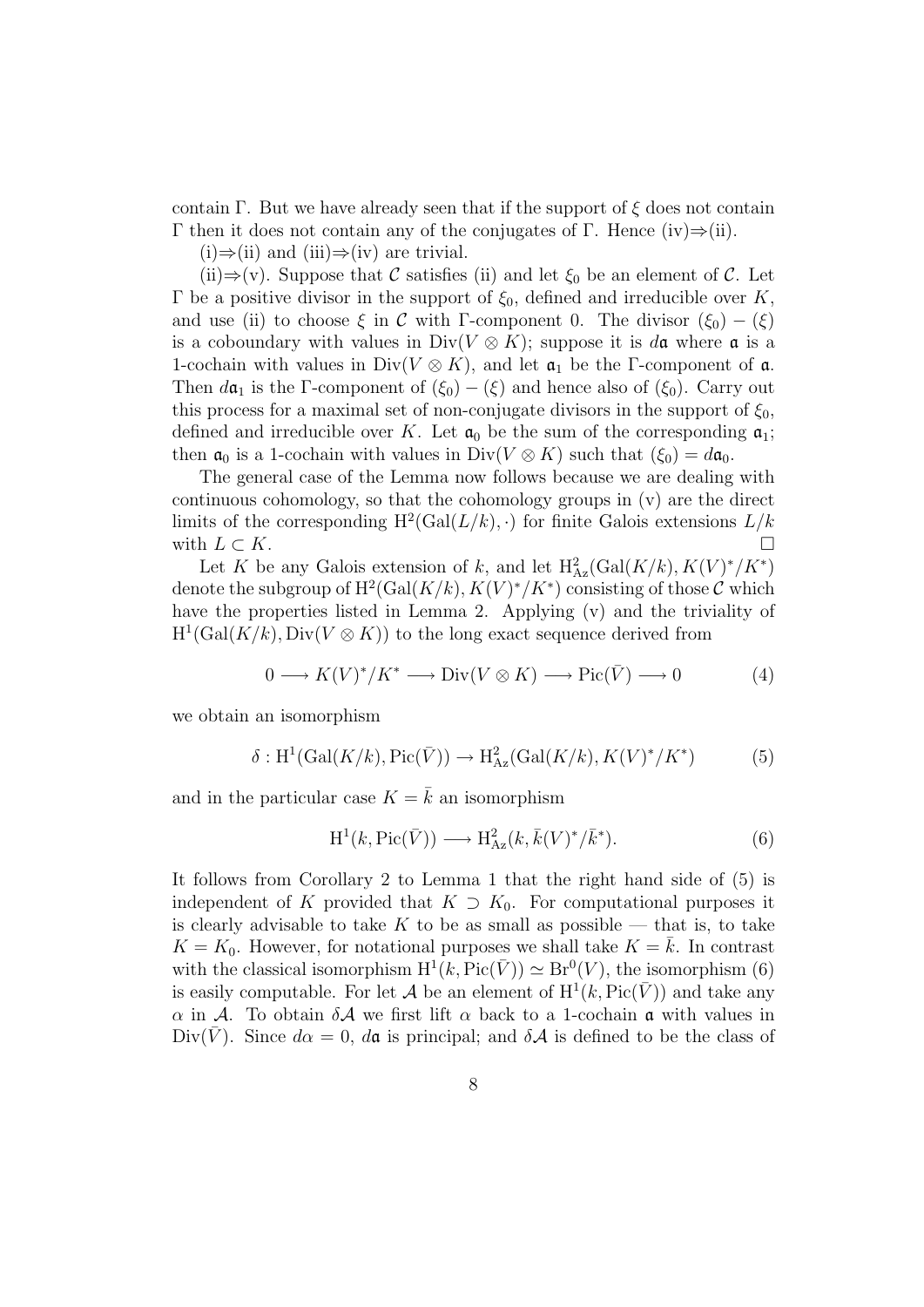da in  $H^2(k, \bar{k}(V)^*/\bar{k}^*)$ . That  $\delta \mathcal{A}$  is in  $H^2_{Az}(k, \bar{k}(V)^*/\bar{k}^*)$  follows from (v) of Theorem 2.

To define  $\delta^{-1}$  we proceed as follows. Let  $\mathcal C$  be a class in  $\mathrm{H}^2_{\mathrm{Az}}(k, \bar{k}(V)^*/\bar{k}^*)$ and let  $\xi$  be an element of C; then  $(\xi)$  is the coboundary of a 1-cochain a with values in Div( $\bar{V}$ ), and  $\alpha$  maps to a 1-cochain  $\alpha$  with values in Pic( $\bar{V}$ ). But the coboundary  $d\alpha$  is the image of  $d\mathfrak{a}$ , so that  $d\alpha$  vanishes by the exactness of (4). Hence  $\alpha$  is a 1-cocycle. It is trivial to check that the class of  $\alpha$  only depends on C and that the map  $C \rightarrow A$  thus induced is the inverse of the connecting homomorphism (6).

The only step which might cause computational difficulties here is the construction of  $\alpha$  from  $\xi$ . But if  $\Gamma$  is an absolutely irreducible positive divisor on  $\bar{V}$ , the coboundary of the Γ-component of  $\alpha$  is just the Γ-component of  $d\alpha$ . Hence we can delete from  $\alpha$  its Γ-components for all  $\Gamma$  outside the support of  $\xi$ . In other words, we can take  $\mathfrak{a} = \sum n_i \Gamma_i$  for some  $n_i$ , where the sum is over all absolutely irreducible  $\Gamma_i$  in the support of  $\xi$ . Hence we can use the process described in the Introduction to find a. A further simplification is provided by the following Theorem.

**Theorem 1** Each class  $\mathcal{C}$  in  $H_{Az}^2(k, \bar{k}(V)^*/\bar{k}^*)$  contains a 2-cocycle  $\xi$  whose support is contained in  $S_0$ .

*Proof* Let  $\xi'$  be a 2-cocycle in  $\mathcal{C}$ , and suppose that the support of  $\xi'$  contains an absolutely irreducible divisor  $\Gamma$  which is not in  $\mathcal{S}_0$ . By (i) of Lemma 2, there is a 2-cocycle  $\xi''$  in C whose support does not contain  $\Gamma$  or any of its conjugates over k. Since  $\xi'/\xi''$  is a coboundary, it has the form  $d\eta$  for some 1-cochain  $\eta$  with values in  $\vec{k}(V)^*/\vec{k}^*$ . If we identify  $\eta$  with a 1-cochain whose values are principal divisors, we can write

$$
(\eta(g_1)) = \sum n_g(g_1).g\Gamma + \mathfrak{a}(g_1)
$$

where the  $n_q(g_1)$  are in **Z**, the sum is taken over all distinct conjugates  $g\Gamma$ of Γ and the  $\mathfrak{a}(g_1)$  are divisors whose supports do not contain Γ or any of its conjugates. Now let c be a divisor linearly equivalent to  $\Gamma$  and with support in  $S_0$ . Then b defined by

$$
\mathfrak{b}(g_1) = \sum n_g(g_1).g(\Gamma - \mathfrak{c})
$$

is a 1-cochain whose values are principal divisors, and it contains the same multiple of each  $g\Gamma$  as  $(\eta(g_1))$  does. Hence db contains the same multiple of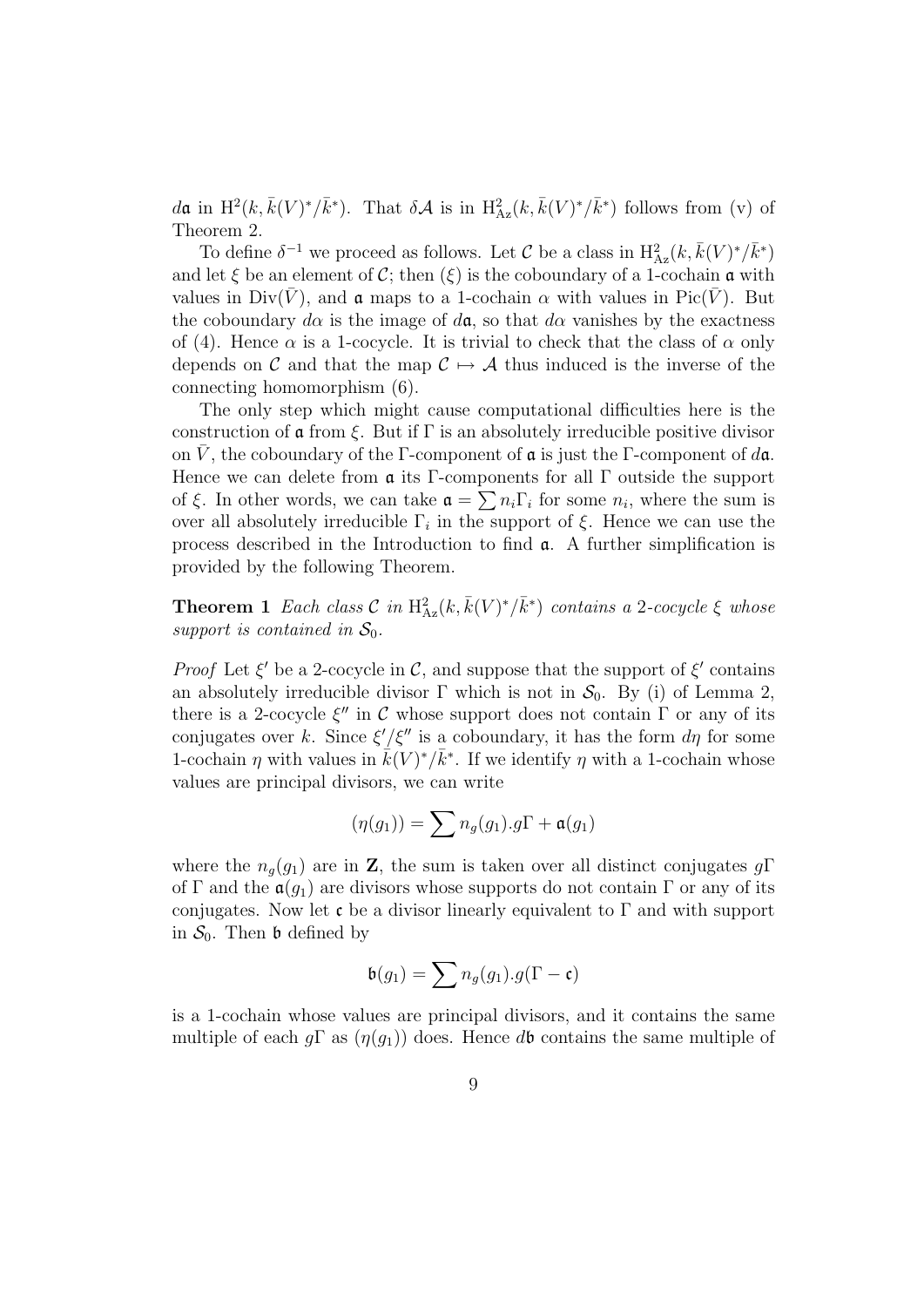each  $g\Gamma$  as  $d\eta = (\xi'/\xi'')$  does, and the support of db is contained in the union of  $S_0$  and all the gΓ. Thus  $(\xi') - d\mathfrak{b}$  is in C; and its support is a subset of the set derived from the support of  $\xi'$  by deleting all the g<sub>Γ</sub> and adjoining  $S_0$ . Repeating this process finitely many times, we obtain a 2-cycle in  $\mathcal C$  whose support is contained in  $S_0$ .

The 2-cochains  $\xi$  for  $Gal(K_0/k)$  with values in  $K_0(V)^*/K_0^*$  and support in  $S_0$  are specified by  $[K_0 : k]^2[\mathcal{S}_0]$  integer-valued parameters; so we can find the set of all such  $\xi$  which are actually 2-cocycles. What interests us is which of them lie in some class of  $\mathrm{H}^2_{\mathrm{Az}}(\mathrm{Gal}(K_0/k), K_0(V)^*/K_0^*)$  — that is, which of them have images with values in  $Div(V \otimes K_0)$  which are actually coboundaries. To compute  $H_{Az}^2(\text{Gal}(K_0/k), K_0(V)^*/K_0^*)$  in this way we must find out which such  $\xi$  are themselves coboundaries. How to do this is considered in the next paragraph. But in fact we do not need to implement these constructions; for in view of the isomorphism (6) we can obtain  $H^2_{Az}(k, \bar{k}(V)^*/\bar{k}^*)$ from  $\mathrm{H}^1(k,\mathrm{Pic}(\bar{V}))$ . If we ensure that every element of  $\mathrm{Pic}(\bar{V})$  lifts back to a divisor with support contained in  $S_0$ , then the representatives of the classes  $\mathcal C$  which we obtain will automatically have the property in the Theorem.

Computing the set of those  $\xi$  with support in  $S_0$  which are actually coboundaries appears to present some difficulties, because the coboundary formula

$$
\xi(g, g_1) = g\eta(g_1) . \eta(g) / \eta(g g_1) \tag{7}
$$

does not appear to imply that we can choose the support of  $\eta$  to be in  $\mathcal{S}_0$ . But this difficulty can be overcome by working in  $S_1$  rather than in  $S_0$ . As the following Theorem shows, to find all the  $\xi$  with support in  $S_0$  which lie in the trivial class of  $H^2_{Az}(k, \bar{k}(V)^*/\bar{k}^*)$ , we can further restrict  $\mathfrak a$  to be principal.

**Theorem 2** Let C be a class in  $H_{Az}^2(k, \bar{k}(V)^*/\bar{k}^*)$  and  $\xi$  an element of C with support in  $S_1$ . Then the divisor  $(\xi)$  has the form da where a is a 1-cochain with values in  $\text{Div}(\overline{V})$  and support in  $\mathcal{S}_1$ . If C is the trivial class, then  $\xi = d\eta$ where  $\eta$  is a 1-cochain with values in  $\bar{k}(V)^*/\bar{k}^*$  and support in  $S_1$ .

*Proof* By Lemma 2,  $(\xi)$  is a coboundary  $d\mathfrak{a}_0$  where  $\mathfrak{a}_0$  is a 1-cochain with values in  $Div(V)$ . Let  $\Gamma$  be an absolutely irreducible curve which is in the support of  $a_0$  but is not in  $S_1$ , and let  $\sum n_i(g)\Gamma_i$  be the Γ-component of  $\mathfrak{a}_0(g)$ , where  $\Gamma_i$  runs through the distinct conjugates of  $\Gamma$  over k. Choose  $h_i$  in Gal( $\bar{k}/k$ ) so that  $\Gamma_i = h_i \Gamma$ . Let L be the least field of definition for Γ which contains k. By the definition of  $S_1$ , we can find a divisor **b** in the **Z**-module spanned by  $S_1$  which is linearly equivalent to  $\Gamma$  and is defined over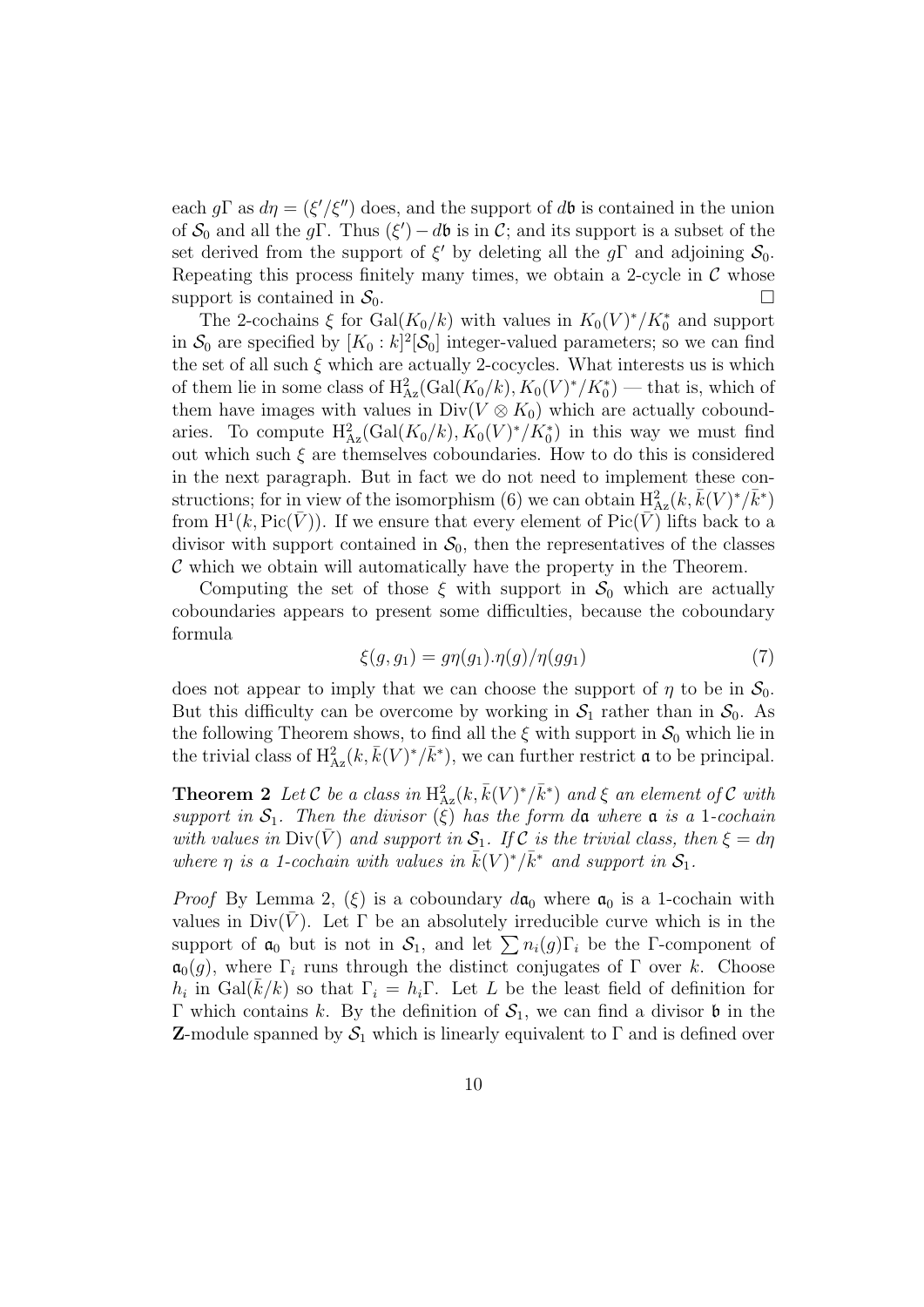L. The Γ-component of  $d\mathfrak{a}_0 = \xi$  vanishes, so that

$$
\sum_{i} \{n_i(g_2).g_1h_i + (n_i(g_1) - n_i(g_1g_2))h_i\} \Gamma = 0
$$

for all  $g_1, g_2$  in  $Gal(\overline{k}/k)$ . This is equivalent to

$$
n_j(g_2) + n_i(g_1) - n_i(g_1g_2) = 0
$$

for all  $i, g_1, g_2$ , where j is determined by the condition that the action of  $h_j$ on  $\Gamma$  is the same as that of  $g_1h_i$ . But this means that the action of  $h_j$  on  $L$ , and hence also on  $\mathfrak{b}$ , is the same as that of  $g_1h_i$ . Thus

$$
\sum_{i} \{n_i(g_2).g_1h_i + (n_i(g_1) - n_i(g_1g_2))h_i\}(\Gamma - \mathfrak{b}) = 0
$$

for all  $g_1, g_2$ . This is the same as saying that the 1-cochain

$$
g \mapsto \sum n_i(g)h_i(\Gamma - \mathfrak{b}) \tag{8}
$$

has zero coboundary. Hence we can subtract the 1-cochain (8) from  $a_0$  without affecting the truth of the equation  $(\xi) = d\mathfrak{a}_0$ . In this way we eliminate from the support of  $a_0$  all the conjugates of  $\Gamma$  without bringing in any new divisors which are outside the **Z**-module spanned by  $S_1$ . Repeating this process, we eventually reduce to an  $a_0$  of the form required. Since the right hand side of (8) is a principal divisor, the argument also proves the last sentence of the Theorem.

Now let  $K/k$  be a finite Galois extension. We saw just before Lemma 2 that we can describe any 2-cocycle  $\xi$  on  $Gal(K/k)$  with values in  $K(V)^*/K^*$ by a 1-cochain  $\eta$  with values in  $(K(V)^*/K^*)\otimes \mathbf{Q}$ . Because our cohomology is continuous, this extends to any Galois extension  $K/k$  and in particular to  $k/k$ . With the obvious identifications,  $\eta$  is independent of the choice of K. By (3), if the support of  $\xi$  is contained in  $S_0$  then so is the support of  $\eta$ . A cochain  $\eta$  with values in  $(\bar{k}(V)^*/\bar{k}^*)\otimes \mathbf{Q}$  and coboundary  $d\eta = \xi$ is determined up to a 1-cocycle with values in  $(\bar{k}(V)^*/\bar{k}^*)\otimes \mathbf{Q}$ . Applying Lemma 1 to any such 1-cocycle, it is actually the coboundary of an element  $\zeta$  in  $(\bar{k}(V)^*/\bar{k}^*)\otimes \mathbf{Q}$ . In particular, the class  $\mathcal C$  of  $\xi$  is trivial if and only if  $\xi$  is the coboundary of a 1-cocycle  $\eta'$  with values in  $\vec{k}(V)^*/\vec{k}^*$ . This is the same as saying that if  $\eta$  is given by (3) then there exists  $\zeta$  in  $(\bar{k}(V)^*/\bar{k}^*)\otimes \mathbf{Q}$  such that  $\eta/d\zeta$  has values in  $\bar{k}(V)^*/\bar{k}^*$ . In view of Theorem 2, we can require the support of  $\zeta$  to lie in  $\mathcal{S}_1$ .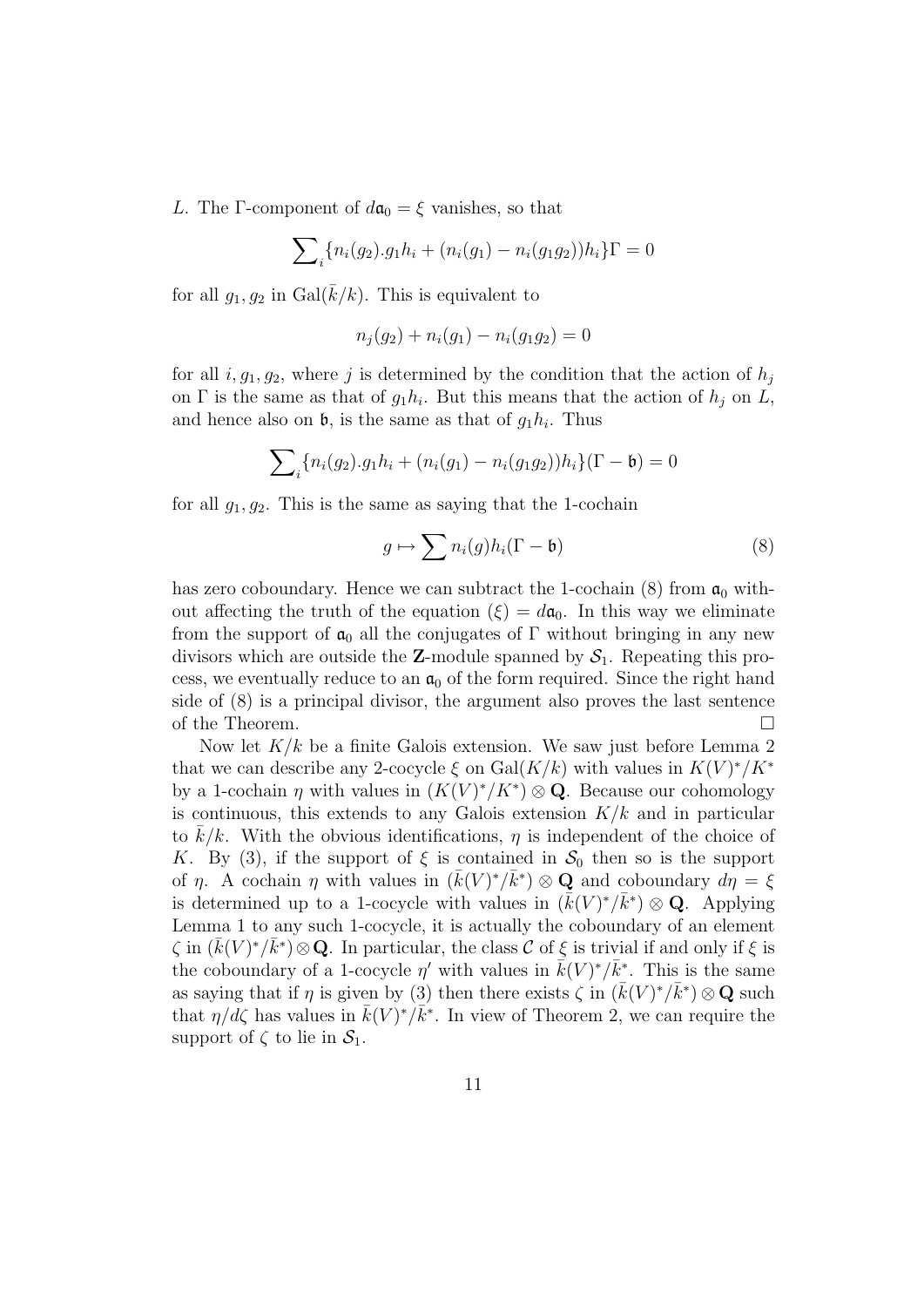Suppose now that  $\eta$  is a 1-cochain with values in  $(\bar{k}(V)^*/\bar{k}^*)\otimes \mathbf{Q}$  such that  $d\eta$  takes values in  $\bar{k}(V)^*/\bar{k}^*$ . The following criterion for the class of  $d\eta$ to lie in  $\mathrm{H}^2_{\mathrm{Az}}(k, \bar{k}(V)^*/\bar{k}^*)$  is based on (ii) of Theorem 2; there are similar but less useful tests based on each of (i), (iii) and (iv).

**Lemma 3** Let  $\eta$  be a 1-cochain with values in  $(\bar{k}(V)^*/\bar{k}^*)\otimes \mathbf{Q}$  such that its coboundary  $\xi = d\eta$  has values in  $\bar{k}(V)^*/\bar{k}^*$ . Then the class of  $\xi$  is in  $H^2_{Az}(k, \bar{k}(V)^*/\bar{k}^*)$  if and only if  $\eta$  has the following property: if  $\Gamma$  is any absolutely irreducible positive divisor on  $\overline{V}$ , there is an element  $\zeta$  in  $(\bar{k}(V)^*/\bar{k}^*)\otimes {\bf Q}$  such that the image of  $\eta-d\zeta$  as a 1-cochain with values in  $(\bar{k}(V)^*/\bar{k}^*) \otimes (\mathbf{Q}/\mathbf{Z})$  has  $\Gamma$ -component 0.

*Proof* Suppose first that the class of  $\xi$  is in  $H^2_{Az}(k, \bar{k}(V)^*/\bar{k}^*)$ . Using (ii) of Lemma 2, choose  $\xi_1$  in the class of  $\xi$  so that the Γ-component of  $\xi_1$  vanishes. Let K be a finite Galois extension of k over which  $\xi$ ,  $\eta$  and  $\xi_1$  are all defined, and let  $\eta_1$  be obtained from  $\xi_1$  by means of (3); then  $\eta$  and  $\eta_1$ determine the same class in  $H_{Az}^2(k, \bar{k}(V)^*/\bar{k}^*)$ , so that  $\eta/\eta_1 = \eta_0 d\zeta$  for some  $\zeta$  in  $(\bar{k}(V)^*/\bar{k}^*)\otimes \mathbf{Q}$  and some 1-cochain  $\eta_0$  with values in  $\bar{k}(V)^*/\bar{k}^*$ . The image of  $\eta/d\zeta$  as a 1-cochain with values in  $(\bar{k}(V)^*/\bar{k}^*)\otimes (\mathbf{Q}/\mathbf{Z})$  is the same as that of  $\eta/(\eta_0 d\zeta) = \eta_1$ , so it has Γ-component 0.

Conversely, suppose that  $\eta$  has the property in the Lemma. Then we can lift the image of  $\eta/d\zeta$  as a 1-cochain with values in  $(\bar{k}(V)^*/\bar{k}^*)\otimes(\mathbf{Q}/\mathbf{Z})$  to a 1-cochain  $\eta_1$  with values in  $(\bar{k}(V)^*/\bar{k}^*)\otimes \mathbf{Q}$  and  $\Gamma$ -component 0. Write  $\eta/(\eta_1 d\zeta) = \eta_0$ , so that  $\eta_0$  has values in  $\bar{k}(V)^*/\bar{k}^*$ ; then  $d\eta_1 = d\eta/d\eta_0$  is a 2-cocycle which lies in the same class in  $H_{Az}^{2}(k, \bar{k}(V)^{*}/\bar{k}^{*})$  as  $\xi = d\eta$ . Hence this class satisfies (ii) of Lemma 2.  $\Box$ 

We have seen that we can describe the classes  $\mathcal{C}$  in  $H^2_{Az}(k, \bar{k}(V)^*/\bar{k}^*)$  and M in  $\mathrm{H}^1(k, \mathrm{Pic}(\bar{V}))$  by means of 1-cochains  $\eta$  with values in  $(\bar{k}(V)^*/\bar{k}^*)\otimes \mathbf{Q}$ and elements  $\alpha$  in  $(\text{Pic}(\bar{V}))\otimes \mathbf{Q}$  respectively. It is useful to be able to describe the isomorphism (6) in terms of  $\eta$  and  $\alpha$ .

To obtain  $\alpha$  from  $\eta$  we proceed as follows. By Lemma 2,  $(d\eta)$  is a coboundary; so there is a 1-cochain  $\alpha$  with values in Div( $\overline{V}$ ) such that  $\alpha - (\eta)$  is a 1-cocycle with values in  $(Div(V)) \otimes \mathbf{Q}$ . By Lemma 1, there is an element  $\mathfrak{a}_1$ of  $(Div(\bar{V}))\otimes \mathbf{Q}$  such that  $d\mathfrak{a}_1 + (\eta)$  has values in  $Div(\bar{V})$ ; and it is  $\mathfrak{a}_1$  rather than **a** which we compute. Since the image of **a** is in M, so is that of  $a-(\eta)$ ; so we can take  $\alpha$  to be the image of  $a_1$  in  $(\text{Pic}(V)) \otimes \mathbf{Q}$ . By Theorem 1, we can require the support of  $\xi$  and hence also of  $\eta$  to be in  $S_0$ , and by Theorem 2 we can require the support of  $\alpha$  and therefore of  $\alpha_1$  to be in  $S_1$ ; hence  $\alpha_1$  is computable.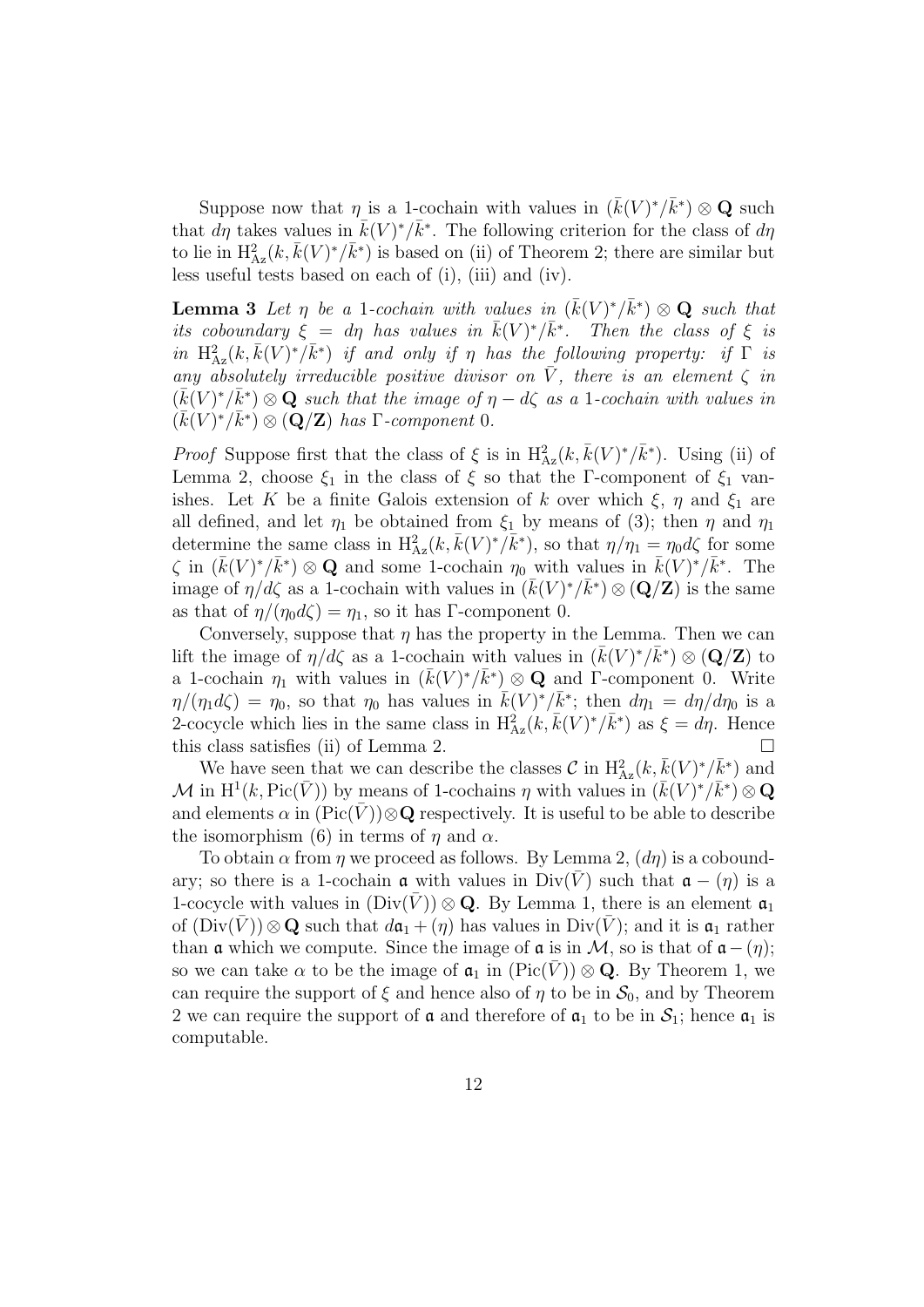To obtain  $\eta$  from  $\alpha$  we first lift  $\alpha$  back to an element  $\mathfrak{a}_1$  in  $(\text{Div}(V)) \otimes \mathbf{Q}$ with support in  $S_0$ ; then we can take  $\eta$  to have divisor  $-d\mathfrak{a}_1$ .

3. Central simple algebras over  $k(V)$ . There are in the literature two descriptions of the isomorphism between the group of equivalence classes of central simple algebras over a field L and the cohomology group  $H^2(L, \bar{L}^*)$ . The one which we use is based on that given by Deuring ([6], Ch V) and Albert  $(1)$ , Ch V), because it is the more convenient for computation; the other can be found in Serre [7], Ch X, §5. Fortunately, Deuring's process works on any central simple algebra. We do not have to start by finding an equivalent division algebra — a process indeed which we only know how to implement by going through this isomorphism.

Let  $K/k$  be a finite Galois extension and  $A$  a central simple algebra with centre  $k(V)$  such that A contains  $K(V)$  and splits over it. We write

$$
G = \text{Gal}(K/k) = \text{Gal}(K(V)/k(V)).
$$

To each  $\sigma$  in G there corresponds an element  $u_{\sigma} \neq 0$  in A such that

$$
(\sigma x)u_{\sigma} = u_{\sigma}x \quad \text{for all } x \text{ in } K(V); \tag{9}
$$

 $u_{\sigma}$  is determined up to left multiplication by an element of  $K(V)^*$ , and the  $u_{\sigma}$  form a base for A regarded as a  $K(V)$ -vector space. Let  $y(\sigma, \tau)$  in  $K(V)^*$ be determined for each  $\sigma, \tau$  in G by

$$
u_{\sigma}u_{\tau} = y(\sigma, \tau)u_{\sigma\tau};\tag{10}
$$

then the associative law in A holds if and only if  $\sigma, \tau \mapsto y(\sigma, \tau)$  defines a 2-cocycle with values in  $K(V)^*$ . Varying the  $u_{\sigma}$  changes this cocycle by an arbitrary coboundary; so the pair  $A, K$  determines a class in  $H^2(G, K(V)^*)$ . Conversely, given  $K/k$  we can in this way derive an algebra  $\mathcal A$  from any class in  $H^2(G, K(V)^*)$  by means of the composition rules (9) and (10).

The sequence

$$
H^2(G, K^*) \longrightarrow H^2(G, K(V)^*) \longrightarrow H^2(G, K(V)^*/K^*)
$$

is exact; so on taking limits as  $K$  tends to  $k$  the process above provides a way of implementing the isomorphism

$$
Br(k(V))/Br(k) \longrightarrow H^2(k, \bar{k}(V)^*/\bar{k}^*)
$$
\n(11)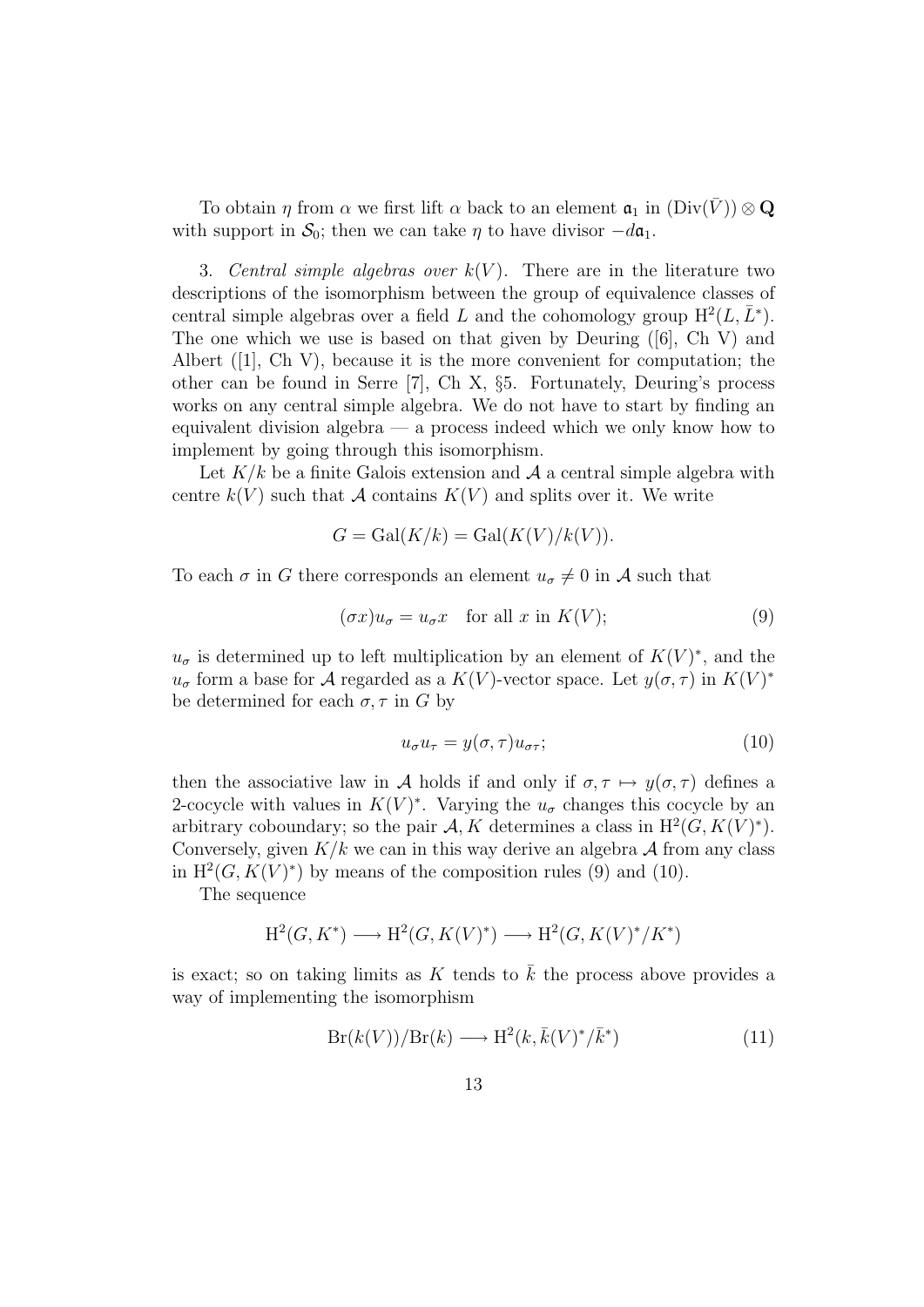and more particularly the isomorphism

$$
Br(V)/Br(k) \longrightarrow H^2_{Az}(k, \bar{k}(V)^*/\bar{k}^*).
$$
 (12)

(The reason why it is useful to be able to implement (11) as well as (12) is that some Azumaya algebras on  $V$  are best described as corestrictions of algebras which are not themselves Azumaya.) Implementing the inverse isomorphism is more complicated. The difficulty lies in lifting a 2-cocycle with values in  $\bar{k}(V)^*/\bar{k}^*$  to a 2-cocycle with values in  $\bar{k}(V)^*$ ; once we have done this, we can use the argument in the previous paragraph. We do not know whether a class in  $H^2(G, K(V)^*/K^*)$  can always be lifted to a class in  $H^2(G, K(V)^*)$ ; but this is certainly possible in the most interesting case, as the following Lemma and Corollary show. The Lemma is contained in the Corollary, but for historical reasons we have stated and proved it separately.

**Lemma 4** Let C be a class in  $H^2(G, K(V)^*/K^*)$  and  $\xi$  an element of C. If  $V(k)$  is not contained in the support of  $\xi$  then  $\xi$  can be lifted to a 2-cocycle with values in  $K(V)^*$ .

*Proof* Suppose we lift the elements  $\xi(g_1, g_2)$  of  $\xi$  back to elements  $x(g_1, g_2)$ of  $K(V)^*$  in any manner; then the difference of the two sides of (2) will lift back to

$$
y(g, g_1, g_2) = \frac{gx(g_1, g_2).x(g, g_1g_2)}{x(gg_1, g_2).x(g, g_1)}.
$$
\n(13)

These are lifts to  $K(V)^*$  of the identity in  $K(V)^*/K^*$ , so all these expressions lie in  $K^*$ . We have to choose the  $x(g_1, g_2)$  so that each of these expressions is equal to 1. Now let P be a point of  $V(k)$  not in the support of  $\xi$ , and choose the  $x(q_1, q_2)$  so that each of them has value 1 at P. Then the same is true of all the  $qx$ , and hence also of every expression (13). The last sentence of the Lemma now follows from (iv) of Lemma 2.  $\Box$ 

Corollary Let C be a class in  $H^2(G, K(V)^*/K^*)$  and  $\xi$  an element of C. If V contains a 0-cycle of degree 1 defined over k then  $\xi$  can be lifted to a 2-cocycle with values in  $K(V)^*$ .

Proof If the hypothesis holds, standard arguments show that V contains a 0-cycle of degree 1 defined over  $k$ , no point of which lies in the support of ξ. Denote this 0-cycle by  $\sum P_i - \sum Q_j$ . We follow the proof of the Lemma, except that we normalize the  $x(g_1, g_2)$  by imposing the condition that

$$
\prod x(P_i) / \prod x(Q_j) = 1
$$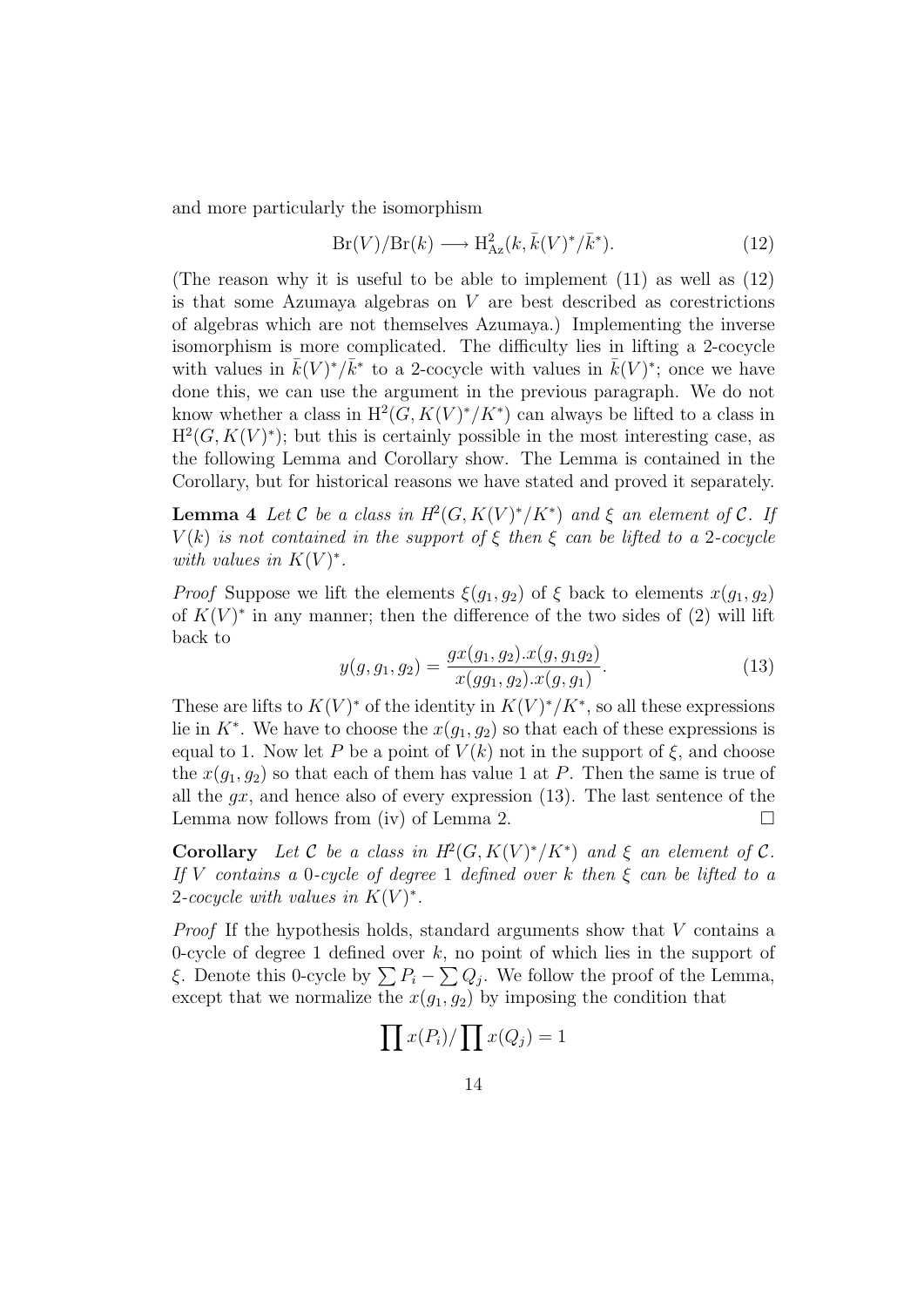instead of the condition in the proof of the Lemma.

Of course this Lemma does not usually help us to carry out the lifting; but it shows that there are really two problems to consider, of which the first is much the more important:

- Determine whether a given 2-cocycle  $\xi$  with values in  $K(V)^*/K^*$  can be lifted to a 2-cocycle x with values in  $K(V)^*$ , and if so exhibit such a lifting.
- Given  $\xi$  as above, exhibit a finite normal extension  $L/k$  with  $L \supset K$ such that  $\xi$  can be lifted to a 2-cocycle x with values in  $L(V)^*$ .

As to the second problem, we remark only that it is possible to derive from [2], Ch VII, §4 a recipe for such an extension  $L/K$ , depending only on k and K, such that every class in  $H^2(G, K(V)^*/K^*)$  can be lifted to a class in  $H^2(\text{Gal}(L/k), L(V)^*)$ . Once L is known, the actual lifting can be carried out by the same algorithm (with  $L$  for  $K$ ) which we use to solve the first problem. But the algorithm for obtaining  $L$  is clumsy, and the  $L$  which it yields may well be far larger than is really necessary. It is therefore fortunate that the solution of the second problem will seldom if ever be needed; for if we discover that the answer to the first problem is negative, it will follow that  $V(k)$  is almost empty and we are likely to lose interest in V.

As we saw in the proof of Lemma 4, if we obtain  $x$  by lifting the elements of  $\xi$  to elements of  $K(V)^*$  in any manner, the expressions  $y(g, g_1, g_2)$  given by (13) are constants; and in view of the formula for them, they describe the coboundary of a 2-cochain with values in  $K(V)^*$ . Hence they describe a 3-cocycle with values in  $K^*$ . The most general lift of  $\xi$  is to elements  $x/b$ where b is a 2-cochain with values in  $K^*$ ; and  $x/b$  is a 2-cocycle if and only if  $y = db$ . Thus our problem is equivalent to determining whether a given 3-cocycle with values in  $K^*$  is the coboundary of a 2-cochain b with values in  $K^*$ . The first step is as follows.

**Theorem 3** Let a be a 3-cocycle with values in  $K^*$ ; then one can construct a finite set  $\beta$  of primes in K such that if  $a = db$ , where b is a 2-cochain with values in  $K^*$ , then we can choose b to be in  $\mathfrak{O}_{\mathcal{B}}^*$ .

*Proof* We choose  $\beta$  to satisfy the following conditions:

- Every element of a lies in  $\mathfrak{O}_{\mathcal{B}}^*$ .
- B contains all the primes ramified in  $K/k$ .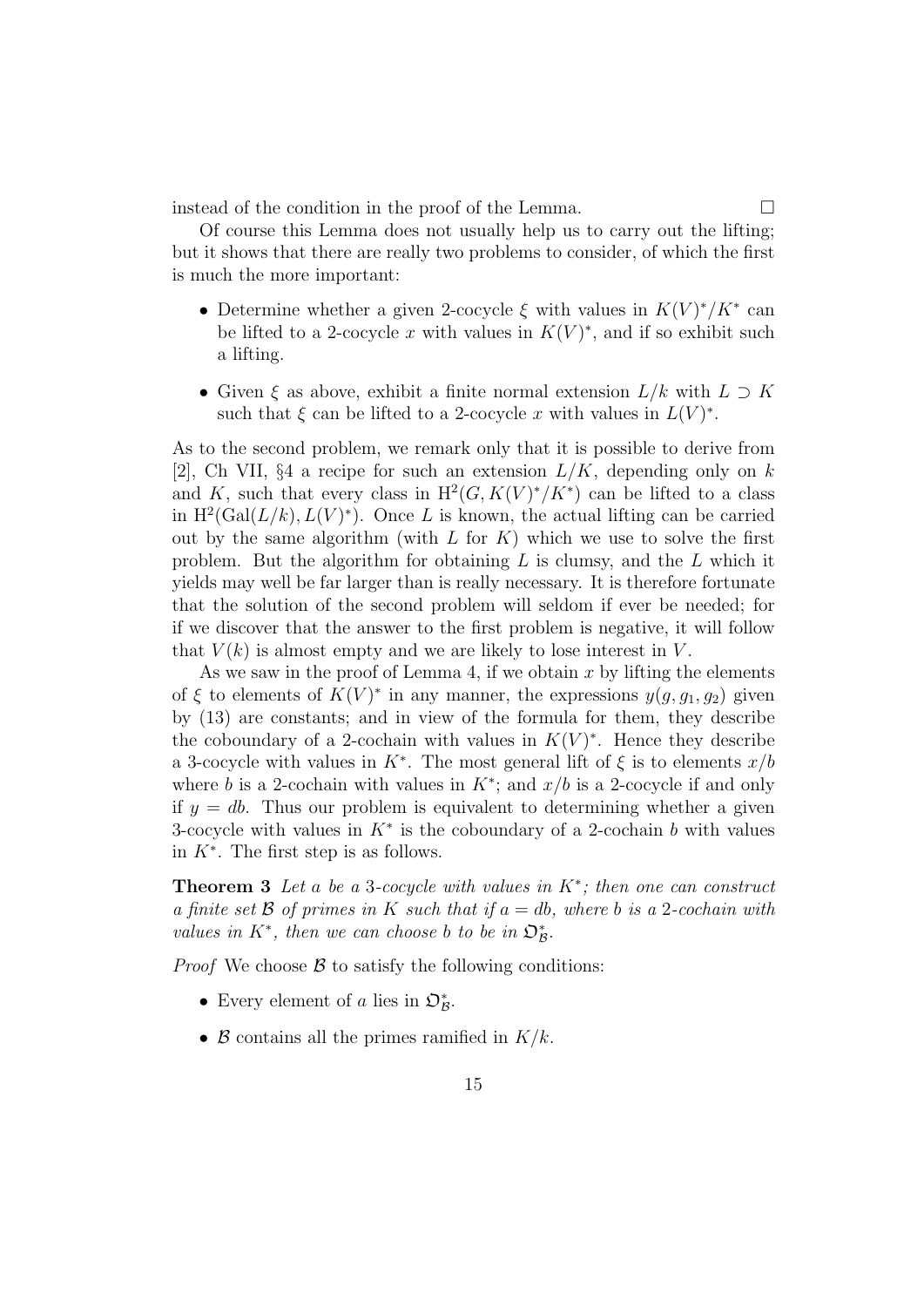- The primes in  $\mathcal B$  generate the ideal class group of K.
- If  $\mathfrak P$  is in  $\mathcal B$  then so are all its conjugates over k.
- Let H be any cyclic subgroup of  $Gal(K/k)$  and L the fixed field of H. If **p** is a prime in L which is inert in  $K/L$ , then there is an ideal q in L which lies in the same ideal class as  $\mathfrak p$  and is such that conorm<sub>K/L</sub>q is in the group generated by the primes in  $\beta$  and is not divisible by any prime which ramifies in  $K/L$ .

In exhibiting a suitable  $\beta$ , the only potential difficulty comes with the final condition. But since  $K/L$  is abelian, we can describe those p in any assigned ideal class of L which are inert in  $K/L$  by congruence conditions; and if there are any such for a particular ideal class, we need only adjoin to  $\beta$  the conorm of one of them. However, this is very crude, and for the algorithm which follows the proof of the Theorem it is desirable to make  $\mathcal B$  as small as possible. Thus in practice one chooses  $\beta$  in a more sophisticated way, though still subject to the five conditions above.

The rest of the proof is very similar to that of Theorem 2. Let  $\mathfrak{P}$  be a prime in K which is not in  $\beta$  but which occurs in the factorization of some element of b. Let H be the inertia group of  $\mathfrak P$  and L the fixed field of H. Since  $\mathfrak{P}$  is unramified in  $K/k$ , H is cyclic and  $\mathfrak{P} = \text{conorm}_{K/L} \mathfrak{p}$  for some prime p in L. Choose  $\mathfrak a$  in L as in the final condition on B, and write  $\mathfrak a \mathfrak p^{-1} = (c)$ with c in  $L^*$ . We now define an operation  $b \mapsto \hat{b}$ ; we should think of this as finding the component of  $\mathfrak P$  and its conjugates in b and replacing them by corresponding expressions formed from  $a$ . Let the  $g_i$  be such that  $g_iH$  runs through the cosets of  $H$  in  $G$ . For a given element of the 2-cochain  $b$ , let  $\prod (g_i \mathfrak{P})^{n_i}$  be that product of conjugates of  $\mathfrak{P}$  which exactly divides it; and denote by  $\hat{b}$  the 2-cochain with values in  $K^*$  whose elements are the  $\prod (g_ic)^{n_i}$ . Thus  $\hat{b}$  is independent of the choice of the  $g_i$  and  $d\hat{b} = \hat{a}$  with the analogous definition of  $\hat{a}$ . But  $\hat{a}$  is trivial because no conjugate of  $\mathfrak P$  appears in a. We can therefore replace b by  $b\hat{b}$  without changing its coboundary; and by doing so we have removed  $\mathfrak P$  and its conjugates from the set of primes outside  $\mathcal B$ at which some element of  $b$  is a non-unit, without adding any new primes to this set. Repeating this operation for each of a maximal non-conjugate set of such primes, we ensure that any element of b is in  $\mathcal{D}_{\mathcal{B}}^*$ .

Once we have this Theorem, the process described in the Introduction enables us to find b if it exists, and in particular to determine whether  $a = db$ for some 2-cochain b with values in  $K^*$ .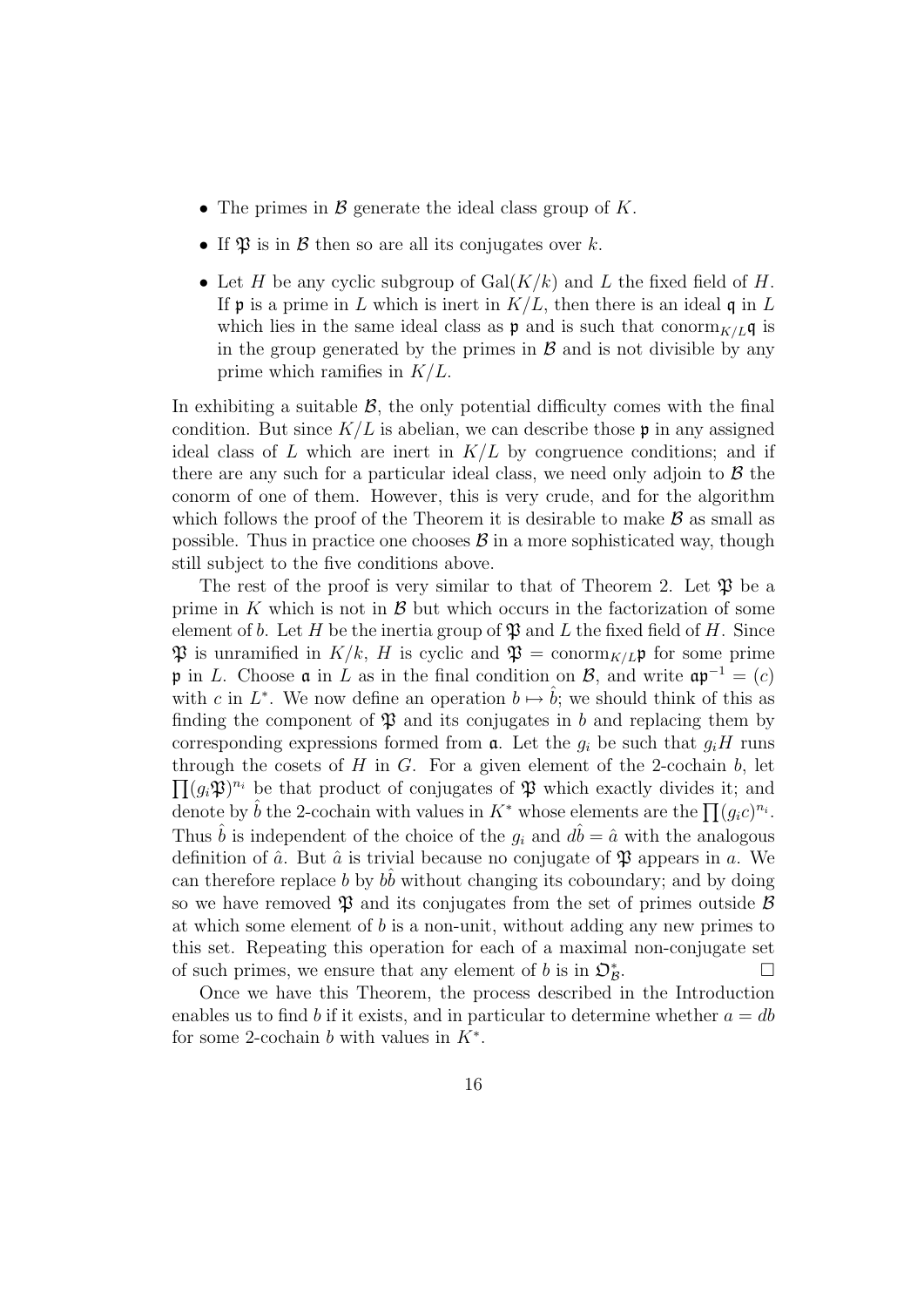Nevertheless, this process is somewhat tedious, as is the process of making explicit the Brauer-Manin obstruction corresponding to a given Azumaya algebra expressed as a 2-cocycle. The second step reduces to finding the local invariants of the algebra at the places of bad reduction. Detailed instructions for doing this can be found in [7], Ch XIII, §3. The process described there is algorithmic, but it would be very complicated to program. One is therefore led to ask if there is a subset of algebras which admit a simpler description than by means of a 2-cocycle with values in  $\bar{k}(V)^*$  and for which the calculations of local invariants can also be simplified. There is indeed such a set: at the least it contains all sums of corestrictions of quaternion algebras, and subject to a subsidiary condition we can use cyclic algebras instead of quaternion algebras.

We first describe quaternion algebras, which are the case  $[G] = 2$  in the construction at (10). Write  $G = \{1, \sigma\}$  and let  $K = k(\sqrt{c})$  where c is in k. We can choose  $u_1 = 1$ , so that  $y(\sigma, 1) = y(1, \sigma) = y(1, 1) = 1$ ; thus the algebra is completely determined by  $y(\sigma, \sigma) = u_{\sigma}^2$ , and the cocycle law is equivalent to the statement that  $y(\sigma, \sigma)$  is in  $k(V)^*$ . The orthodox notation is to write this algebra as  $(c, y)$ , where  $y = y(\sigma, \sigma)$ ; but because we wish to regard quaternion algebras as a special case of cyclic algebras, we shall in this paper denote this algebra by  $\mathcal{Z}_2(c, y)$ .

Next suppose that G is a cyclic group of order  $n > 1$ ; the case  $n = 2$  is the one which we have just discussed. Fix a generator  $\sigma$  of G; then we can take  $u_{\sigma^{\nu}} = (u_{\sigma})^{\nu}$  for  $1 \leq \nu < n$  and the algebra is completely determined by  $u_{\sigma}^{n} = y$ , which must lie in  $k(V)^{*}$ . The associated 2-cocycle is given by

$$
y(\sigma^{\mu}, \sigma^{\nu}) = \begin{cases} y \text{ if } \mu + \nu \ge n, \\ 1 \text{ if } \mu + \nu < n \end{cases} \tag{14}
$$

where  $0 \leq \mu, \nu \leq n$ . Such algebras are called *cyclic*; if we denote the algebra just defined by  $\mathcal{Z}(K/k, \sigma, y)$  then  $\mathcal{Z}(y_1)$  and  $\mathcal{Z}(y_2)$  are isomorphic if and only if  $y_1/y_2$  is a norm for  $K(V)/k(V)$ , and  $\mathcal{Z}(y_1) \otimes \mathcal{Z}(y_2)$  is similar to  $\mathcal{Z}(y_1y_2)$ . Suppose moreover that k contains the  $n<sup>th</sup>$  roots of unity. Then K has the form  $k(c^{1/n})$  for some c in  $k^*$ , and we can denote the algebra  $\mathcal{Z}(K/k, \sigma, y)$ above by  $\mathcal{Z}_n(c,\zeta,y)$ , where  $\zeta$  is the primitive  $n^{\text{th}}$  root of unity such that  $\sigma c^{1/n} = \zeta c^{1/n}$ . This is consistent with the notation for quaternion algebras introduced in the previous paragraph.

The algebras constructed in this way are in general not Azumaya; for one of them to be so, it needs to have good reduction at each absolutely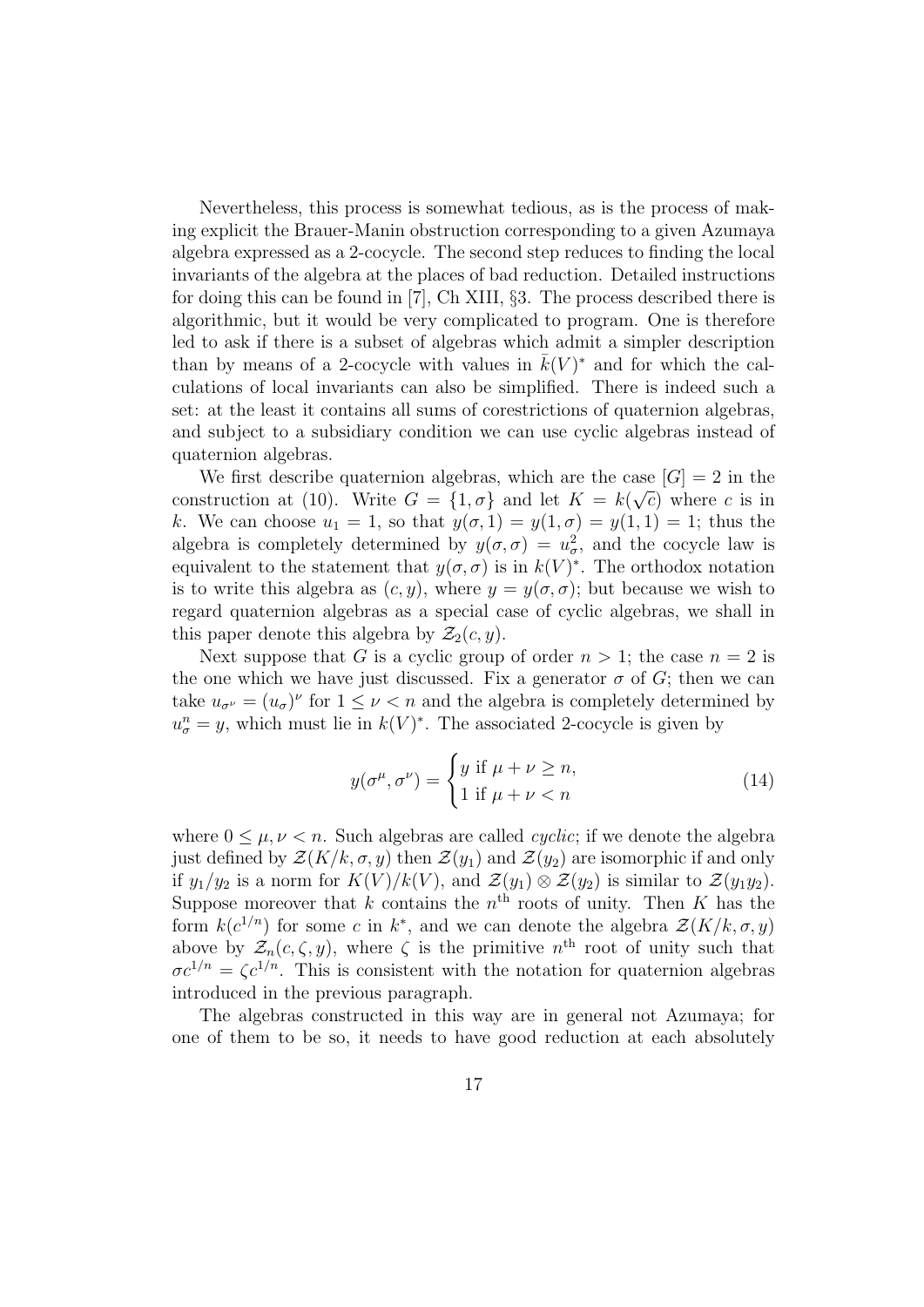irreducible component of the support of  $(y)$ . Instead we need to consider finite sums  $\mathcal{A} = \sum \mathcal{Z}(K_i/k, \sigma_i, y_i)$  or for simplicity

$$
\mathcal{A} = \sum \mathcal{Z}_{n_i}(c_i, \zeta_i, y_i). \tag{15}
$$

In view of Theorems 1 and 2 and the construction used in the proof of Lemma 1, we can restrict ourselves to the case when every  $y_i$  has support in  $S_1$ . Let  $\mathfrak{a}_i$  run through the absolutely irreducible components of  $S_1$  and write  $(y_i) = \sum n_{ij} \mathfrak{a}_j$ . Then the condition that A should have good reduction on  $a_j$  is that  $\prod c_i^{n_{ij}/n_i}$  $\sum_{i=1}^{n_{ij}/n_i}$  should be in the least field of definition for  $\mathfrak{a}_j$  which contains k; and A is Azumaya if this holds for all  $a_j$ . But sums (15) will usually be insufficiently general; instead we expect to have to consider sums (16) which involve corestrictions.

The use of the corestriction operator (which extends the trace) also often simplifies the description of a central simple algebra; so we remind the reader of the general description, at least in codimensions 0, 1 and 2. But when they are applicable, a better alternative is to use the projection formulae, for which see [7], p.212.

Let  $G, H$  be finite groups such that  $H \subset G$ , and let M be a G-module; for each  $r \geq 0$  the corestriction is a certain homomorphism

$$
cores: H^r(H, M) \longrightarrow H^r(G, M).
$$

The case which concerns us in this paper is when  $K/k$  is a finite Galois extension and  $\ell$  is a field such that  $K \supset \ell \supset k$ . Now  $G = \text{Gal}(K/k)$  and  $H = \text{Gal}(K/\ell)$ , and the elements of M are defined over K.

Let  $g_1, \ldots, g_n$  be representatives of the left cosets of H in G. For  $r = 0$ ,  $H^0(H, M) = M^H$  and the corestriction is defined to be the trace map (norm map if M is multiplicative)  $m \mapsto \sum_{i=1}^n g_i m$ . When  $r = 1$ , a class in  $\text{H}^1(H, M)$ is represented by a 1-cocycle  $h \mapsto m_h$ . The corresponding class in  $H^1(G, M)$ is that represented by  $g \mapsto m'_g$  where  $m'_g$  is defined as follows. For each i with  $1 \leq i \leq n$  there exist  $j = j(i, g)$  with  $1 \leq j \leq n$  and  $h = h(i, g)$  in H such that  $gg_i = g_j h$ ; then  $m'_g = \sum_{i=1}^n g_j m_h$ . When  $r = 2$ , a class in  $H^2(H, M)$  is represented by a 2-cocycle  $h_1, h_2 \mapsto m_{h_1,h_2}$ . For each i define j and h'' by  $g''g_i = g_jh''$  and then define k and h' by  $g'g_j = g_kh'$ . The corresponding class in  $H^2(G, M)$  is represented by  $g_1, g_2 \mapsto m'_{g_1, g_2}$  where

$$
m'_{g',g''} = \sum\nolimits_{i=1}^{n} g_k m_{h',h''}.
$$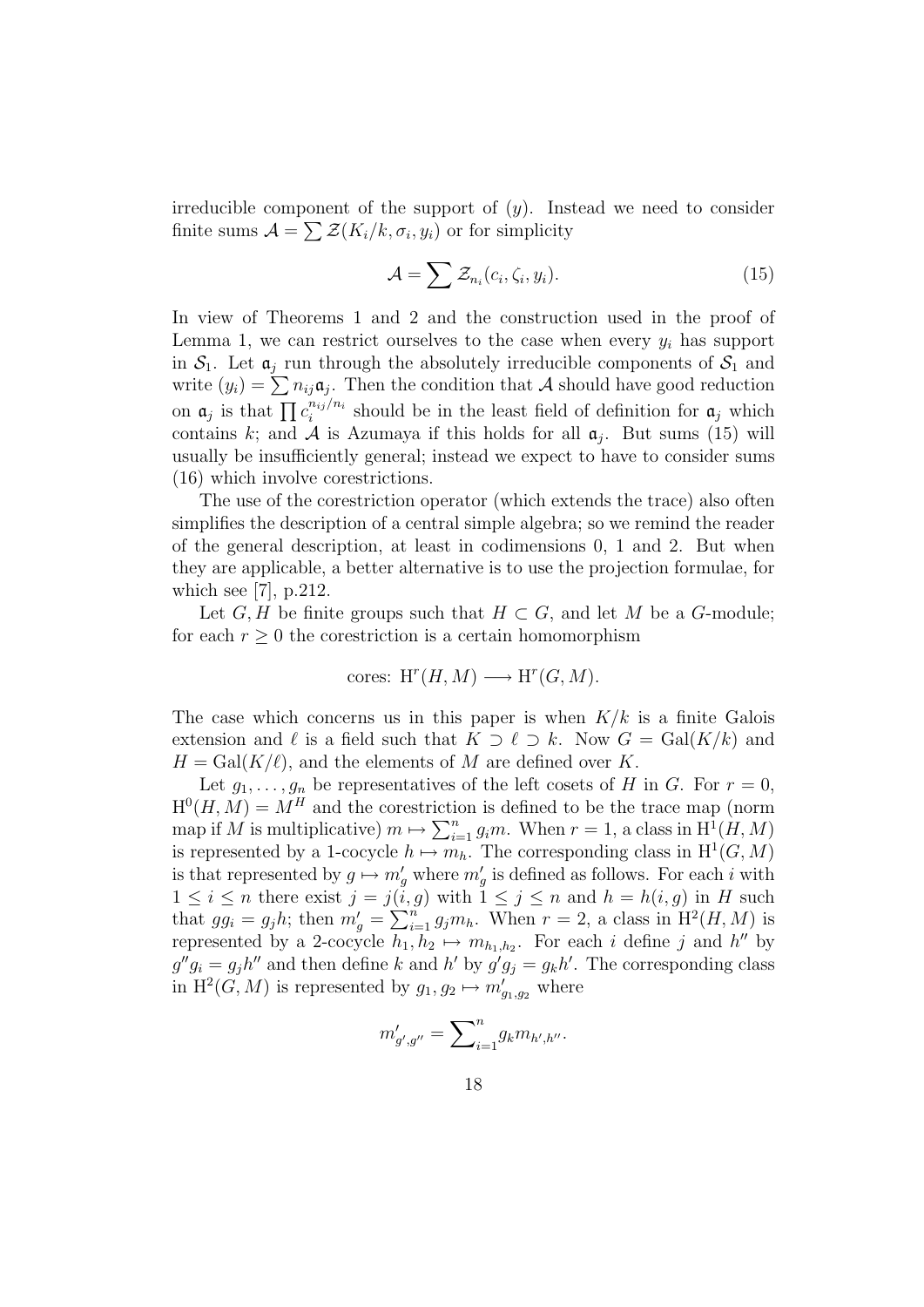If we replace the sum by a product, these formulae are useful both when  $M = K(V)^*$  and when  $M = K(V)^*/K^*$ .

The natural description of an element of  $Br^{0}(V)$  is as an element of  $\mathrm{H}^2_{\mathrm{Az}}(k,\bar{k}(V)^*/\bar{k}^*)$ , so that it is described by means of a 2-cocycle on  $\mathrm{Gal}(\bar{k}/k)$ with values in  $\bar{k}(V)^*/\bar{k}^*$ . But this is not the most convenient description for computational purposes, both because it is rather bulky and for other reasons. Instead we can use the formula (3) to lift this cocycle to a 1-cochain with values in  $(\bar{k}(V)^*/\bar{k}^*)\otimes \mathbf{Q}$  and then use the process in the penultimate paragraph of §2 to lift this cochain back to an element of  $Pic(\bar{V}) \otimes \mathbf{Q}$ . We obtain the same result if we first lift the element of  $H^2_{Az}(k, \bar{k}(V)^*/\bar{k}^*)$  back to an element of  $H^1(k, Pic(\bar{V}))$  in the way described just before Theorem 1, and then lift this back to an element of  $Pic(\overline{V}) \otimes \mathbf{Q}$  by means of Lemma 1.

It will often happen that the element of  $\overline{H}_{Az}^{2}(k, \overline{k}(V)^{*}/\overline{k}^{*})$  is the corestriction of an element of  $H^2(\ell, \bar{k}(V)^*/\bar{k}^*)$  where  $\ell$  is a finite extension of k, or the sum of several such corestrictions. As the example in [9], §6 shows, we cannot necessarily expect the underlying elements of  $H^2(\ell, \bar{k}(V)^*/\bar{k}^*)$  to lie in  $H_{Az}^2(\ell, \bar{k}(V)^*/\bar{k}^*)$ . In practice, such an expression is probably only useful when these underlying algebras are cyclic. So we would like a method for deciding whether a given Azumaya algebra A can be written as a sum of corestrictions of cyclic algebras

$$
\mathcal{A} = \sum \text{cores}_{\ell_i/k} \mathcal{Z}_{n_i}(c_i, \zeta_i, y_i) \tag{16}
$$

where now  $c_i$  is in  $\ell_i$ ,  $y_i$  is in  $\ell_i(V)^*$ ,  $\ell_i$  contains the  $n_i^{\text{th}}$  roots of unity and the field  $L_i = \ell_i(\sqrt[n_i]{c_i})$ . Note that if this is possible at all, it is likely that it can be done in more than one way. Unfortunately we do not know how to find the set of all representations (16) of a given Azumaya algebra  $A$ ; but what we can do is to write down all the sums of this kind which are equal to some Azumaya algebra on  $V$  over  $k$ . It would be convenient if we could lift the individual summands back to elements of  $Pic(\bar{V} \otimes \mathbf{Q})$  and then add the result together; but this does not seem to be possible.

As in (15), write  $(y_i) = \sum n_{ij} \mathfrak{a}_j$  where  $\mathfrak{a}_j$  runs through the absolutely irreducible components of  $S_1$ . The condition for A to have good reduction on  $\mathfrak{a}_j$  is that  $\prod \mathrm{norm}_{\ell_i/k}(c_i^{n_{ij}/n_i})$  $\binom{n_{ij}/n_i}{i}$  should be in the least field of definition for  $a_j$ which contains k; and  $A$  is Azumaya if this holds for all  $a_j$ . We can assume that every  $\ell_i$  is contained in  $K_0$ ; for we can replace  $\ell_i$  by  $\ell_i \cap K_0$  and  $y_i$  by its norm for  $\ell_i/(\ell_i \cap K_0)$ . For each of the finitely many such  $\ell_i$ , we choose  $y_i$  in  $\ell_i(V)^*$  with support in  $S_1$ ; since the effect of multiplying this  $y_i$  by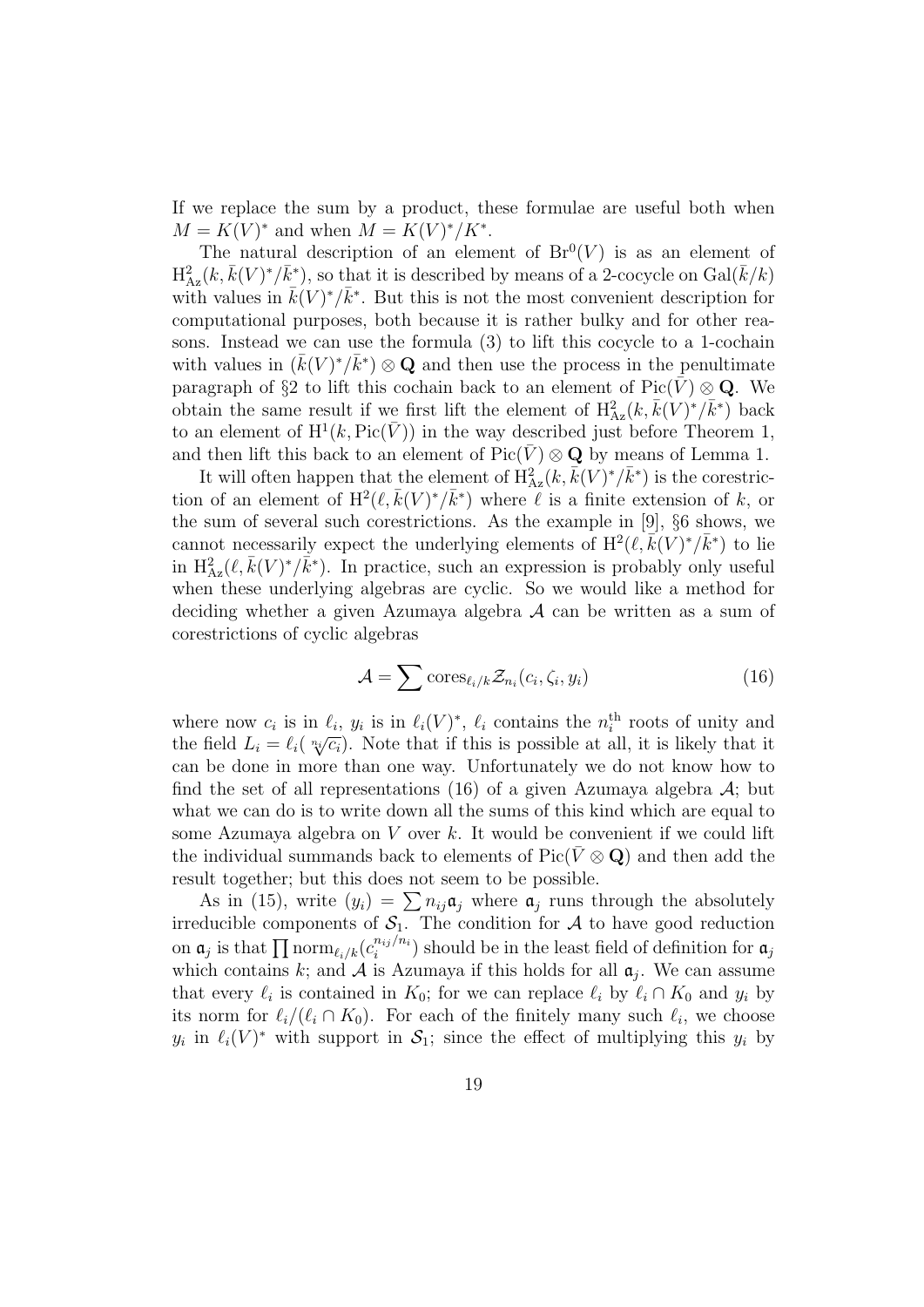elements of  $\ell_i^*$  or by  $n_i$ th powers of elements of  $\ell_i(V)^*$  will be trivial, there are only finitely many choices for the  $y_i$ . We then choose  $c_i$  in  $\ell_i^*$  so that in the notation above

$$
\prod \text{norm}_{\ell_i/k}(c_i^{n_{ij}/n_i}) \text{ is in the appropriate field for each } j. \tag{17}
$$

We have not tried to implement this process; and in our view, finding the representation (16) is best done by hand rather than by computer. In practice, it is our impression that any relevent sums like the right hand side of (16) will force themselves on our attention, and the real question is which of them are equal. We can for example show that the two apparently quite different Brauer-Manin obstructions described in [9], §6 are actually the same.

For what follows, it is necessary to normalize the maps  $Br(k_v) \rightarrow \mathbf{Q}/\mathbf{Z}$ for finite places  $v$ ; here the choice of sign differs from one author to another. (See [7], p.167.) In this paper we follow Serre [7], Ch. X, §5. For the description (16) to be useful, we need a straightforward way of computing the local invariants inv<sub>v</sub> $\mathcal{A}(P_v)$  of (16) at v-adic points  $P_v$  on V. To do this computationally we extend the functions  $y_i$  in the notation of (16) from V to the ambient space. If we choose a point  $P$  defined over  $k$  (but not necessarily lying on V) which is close enough to  $P_v$  in the v-adic topology, then  $\text{inv}_v\mathcal{A}(P_v) = \text{inv}_v\mathcal{A}(P)$ .

It is known that the local invariant inv<sub>v</sub> $\mathcal{A}(P_v)$  is trivial for all  $P_v$  in  $V(k_v)$ unless  $v$  is a bad place of  $k$ . In this context the bad places consist of

- the infinite places,
- the primes which divide any  $n_i$ ,
- the primes below a prime of  $\ell_i$  at which  $c_i$  is not a unit or  $y_i$  has bad reduction for some  $i$ ,
- $\bullet$  the primes at which V has bad reduction.

The calculation of  $inv_v\mathcal{A}(P_v)$  at a bad place v is often made easier by using the following lemma, in which (i) is a variant of Proposition 1.1.2 of [5] and (ii) can be extracted from Chapters XII to XIV of [7]. A definition of the  $n<sup>th</sup>$ -power residue symbol can be found, for example, in [7], at the beginning of Ch. XIV,  $\S 2$ . It involves the choice of a primitive  $n<sup>th</sup>$  root of unity, and for (ii) below to hold this must be chosen to be the same  $\zeta$  as appears in the left hand side of (18).

It is enough to consider the individual terms in (16).